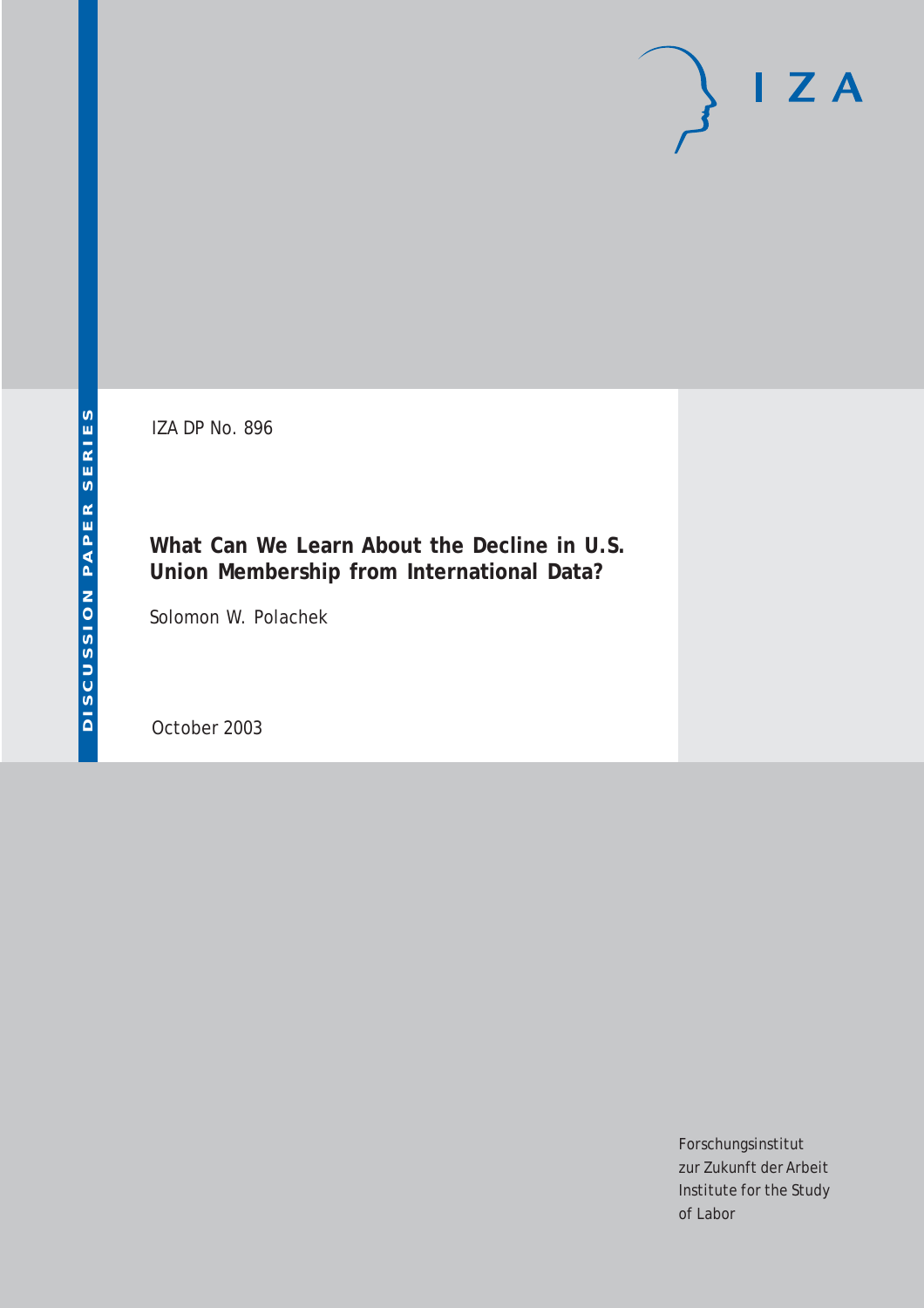# **What Can We Learn About the Decline in U.S. Union Membership from International Data?**

**Solomon W. Polachek** 

*State University of New York at Binghamton and IZA Bonn*

> Discussion Paper No. 896 October 2003

> > IZA

P.O. Box 7240 D-53072 Bonn Germany

Tel.: +49-228-3894-0 Fax: +49-228-3894-210 Email: [iza@iza.org](mailto:iza@iza.org)

This Discussion Paper is issued within the framework of IZA's research area *Internationalization of Labor Markets.* Any opinions expressed here are those of the author(s) and not those of the institute. Research disseminated by IZA may include views on policy, but the institute itself takes no institutional policy positions.

The Institute for the Study of Labor (IZA) in Bonn is a local and virtual international research center and a place of communication between science, politics and business. IZA is an independent, nonprofit limited liability company (Gesellschaft mit beschränkter Haftung) supported by Deutsche Post World Net. The center is associated with the University of Bonn and offers a stimulating research environment through its research networks, research support, and visitors and doctoral programs. IZA engages in (i) original and internationally competitive research in all fields of labor economics, (ii) development of policy concepts, and (iii) dissemination of research results and concepts to the interested public. The current research program deals with (1) mobility and flexibility of labor, (2) internationalization of labor markets, (3) welfare state and labor market, (4) labor markets in transition countries, (5) the future of labor, (6) evaluation of labor market policies and projects and (7) general labor economics.

IZA Discussion Papers often represent preliminary work and are circulated to encourage discussion. Citation of such a paper should account for its provisional character. A revised version may be available on the IZA website ([www.iza.org](http://www.iza.org/)) or directly from the author.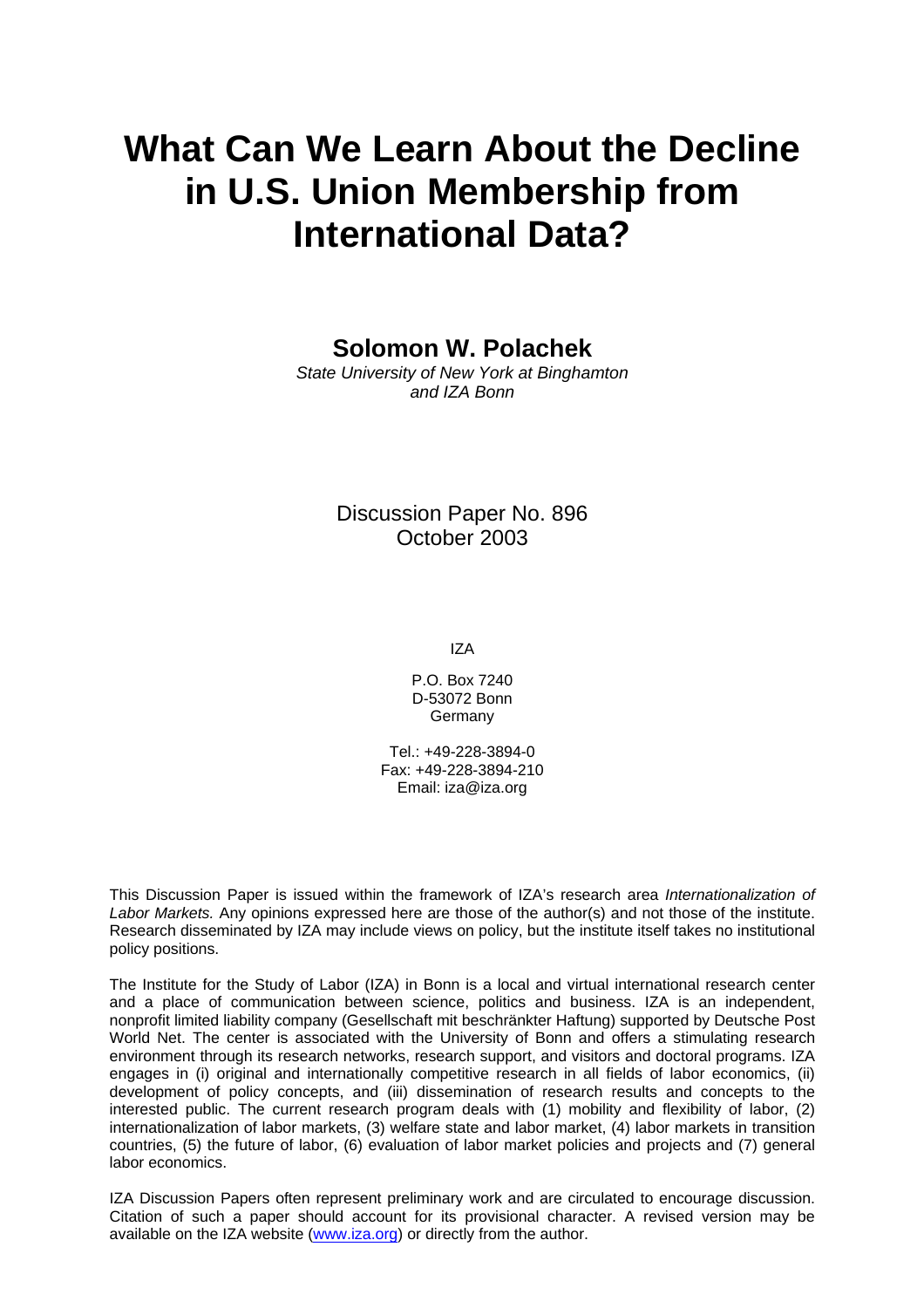IZA Discussion Paper No. 896 October 2003

# **ABSTRACT**

# **What Can We Learn About the Decline in U.S. Union Membership from International Data?**[∗](#page-2-0)

This paper is composed of two parts. First, using international data, I corroborate that union density in the U.S. declined because of asymmetric growth between the union and nonunion sectors. I show union density to increase in countries experiencing strong manufacturing growth, and to decline in countries undergoing large women's increases in nonagricultural employment. Second, I borrow from international relations research on war and peace to develop a cogent reason why union density differs by sector. In this vein, I apply a model primarily used to describe bilateral political interactions to figure out why workers often engage in hostile activities such as strikes. In doing so, I look at the contentious rather than the cooperative "face" of unions.

JEL Classification: J4, J5, F16

 $\overline{a}$ 

Keywords: unions, union density, manufacturing growth, international relations

Solomon W. Polachek Department of Economics State University of New York at Binghamton Binghamton, New York 13902-6000 USA Tel.: +1 607 777 6866 Email: [polachek@binghamton.edu](mailto:polachek@binghamton.edu)

<span id="page-2-0"></span><sup>∗</sup> This paper is based on material presented at the 2002 Twenty-third Annual Middlebury Conference on Economic Issues, this year on the Changing Role of Unions. I would like to thank Jeff Xiang for valuable research assistance and Richard Freeman for important comments.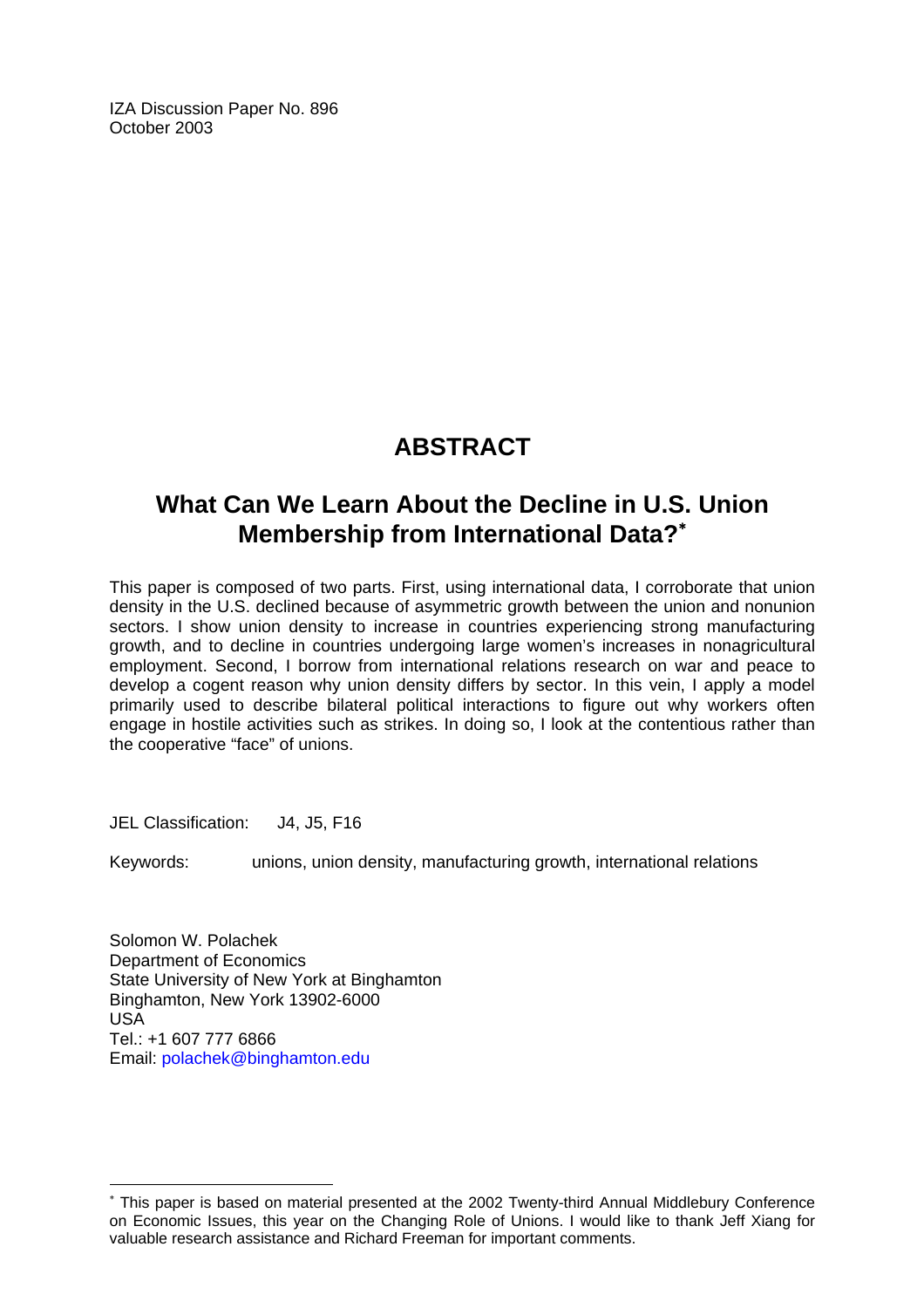#### **Background**

 $\overline{a}$ 

What is common knowledge regarding union membership? A quick read of several elementary textbooks indicates not only a declining U.S. union membership since the 1950s, but also diminishing union membership in the UK beginning in the late  $1970s$ .<sup>1</sup> However, these trends in American and British unionism were not necessarily typical worldwide.<sup>2</sup> As shall be illustrated very shortly, although the rate of union membership was deteriorating in a number of countries, such as Canada, France, Spain, Chile, and Kenya, it was increasing in Norway, Sweden, as well as a number of developing countries, (e. g. Mexico, Korea, and Taiwan). So not all countries mirror the US's and UK's decline in union membership. $3$ 

 In an exceedingly interesting analytical and econometric paper, Henry Farber and Bruce Western provide an explanation for the decline in US union membership<sup>4</sup>. They argue convincingly that in the U.S. the nonunion sector is growing far more quickly than the union sector. This asymmetric growth implies that non-union employment is increasing while union employment is shrinking. As such, the proportion of the workforce that is union is declining. Put simply, the

<sup>&</sup>lt;sup>1</sup> Textbooks with data on these trends include Borjas (2000), Ehrenberg and Smith (2000), Kauffman (1994), and Polachek and Siebert (1993). Monographs include Hirsch-Addison (1986) and Booth (1995). One of the early studies on the subject (Dickens-Leonard, 1985) attributes the decline to structural changes, particularly occupational, educational and gender distribution of the workforce. Ironically this study on union membership *decline* builds on a literature analyzing American trade union *growth* (Ashenfelter-Pencavel, 1969). 2

 $2$  Freeman (1988) alludes to these international differences.

 $3$  One could ask whether union membership is the appropriate variable when considering the general topic of union power. Indeed one easily may argue that the decline in union membership understates the decline in union power for two reasons: First, data on strikes (UK) are down. Second, data presented in this volume by Barry Hirsch, David Macpherson, and Edward Schumacher imply that U.S. union success in achieving wage gains diminished. So one question is how important is union membership in assessing union power. I am not going to look at this question. Instead, I am going to look at the question Henry Farber and Bruce Western actually addressed on union density. <sup>4</sup> Also see, Farber (1990) and Farber and Western (2000,2001).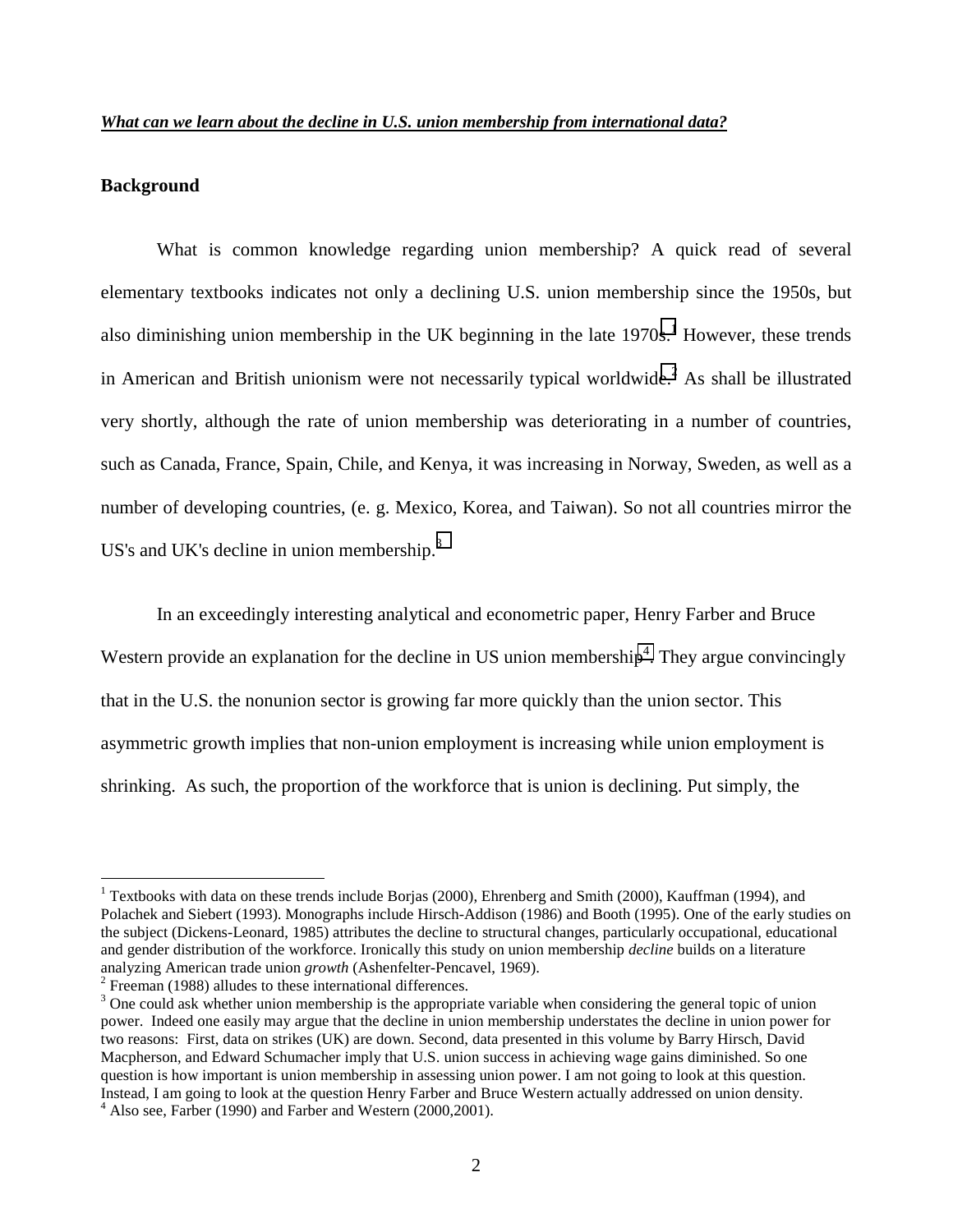economy is divided into two parts: a union segment which appears to be shrinking, and a nonunion segment, which in contrast is expanding.

 Farber and Western's chapter relies solely on U.S. data to prove its point. Yet declining union membership patterns are not the norm for all countries. Thus it is not obvious the same conclusions would be reached if international data were explored. But even if similar conclusions were reached, it would be instructive to see if international data sheds light on the reasons why separate union and nonunion sectors emerged in the first place. The purpose of this paper is to use international data, albeit with a different empirical methodology, to see if conclusions similar to Farber and Western are attained. In addition, the paper suggests an interesting reason based on international relations research why certain economic sectors tend to be union, while others tend to be nonunion.

#### **International Data**

Because of the non-uniform international trends in union density, I believe it instructive to examine the international data more carefully particularly assessing what one can learn about secular changes in union density. As is it turns out, the task is made easier because Walter Galenson compiled data on eleven variables for 25 countries over most of the 1980-1990 decade.<sup>5</sup>

The Galenson data include: industrial status, GDP growth, the percentage change in manufacturing employment, the percentage change in employee earnings in manufacturing, the average annual price inflation, the average annual unemployment rate, the proportion of nonagricultural female employment, and government attitudes towards unions. Only for developed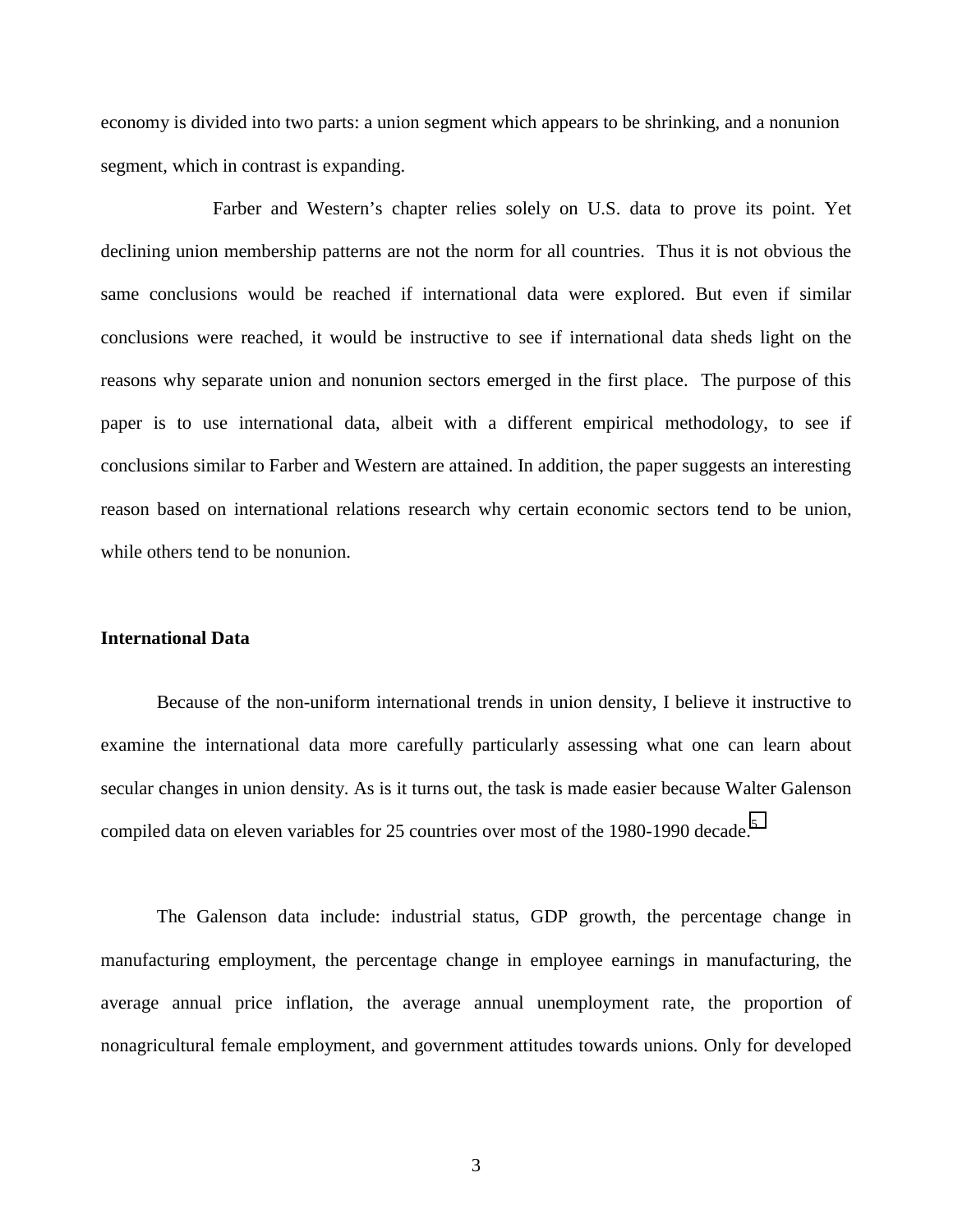countries are social security benefits data available. They are measured as Social security benefits as a proportion of GDP. Appendix Table A contains the full set of data.

The union density is given for 1980. Union growth rates are from 1980 to 1988. About half the countries Galenson includes are industrial, and about half are developing. The GDP annual growth rate is for 1980-1989, as is the change in manufacturing employment. As will be shown, this latter variable is important because the manufacturing sector tends to be union. Also key to the Farber-Western hypothesis is the proportion of females in the economy since female sectors tend to be nonunion.

Galenson's measure of the government attitude towards unions is an assessment he computed himself based on his institutional knowledge of each country. The ranking goes from one to five, where five is most favorable. The US achieves a two, which is the lowest in the data. This ranking is shared with the UK, Chile, Kenya, Taiwan and Thailand. On the other extreme are Australia, Norway and Sweden with a ranking of five, the most favorable towards unions. The variable means are given in Table 1.

Galenson divides the union membership data into two groups: industrial and developing countries. I replicate these in Table  $2<sup>6</sup>$  It is obvious union density declined in each industrial country, with the exception of Sweden and Norway. Thus these patterns are generally consistent with the US. But for the developing countries, the story is a bit more mixed. Some countries

 $\frac{1}{5}$  $<sup>5</sup>$  See Walter Galenson (1994). Whereas Galenson discusses qualitatively how each data series relates to unionization,</sup> he never performs a rigorous statistical analysis relating each time-series.

<sup>&</sup>lt;sup>6</sup> Not all Galenson's data represent eight-year (1980-88) growth rates. Thus in Table 1, I extrapolated Galenson's data when the full eight year period was not given in his original Table.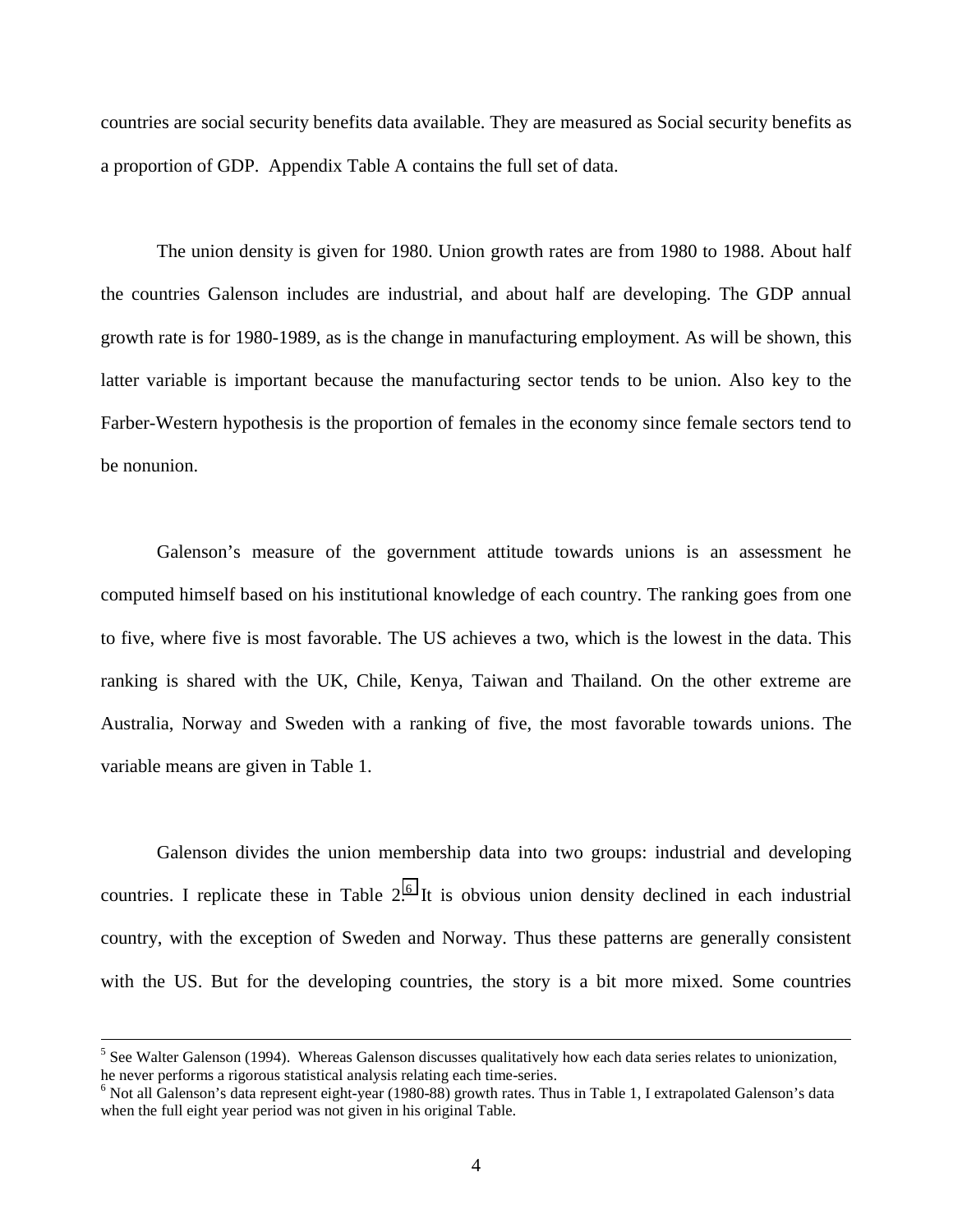increase union density whereas some decrease union density. Kenya and India exhibit significant declines in union membership. Union membership rates are declining is the South American countries, but the rates vary from –36.4% for Chile to -7.2% for Brazil. Kenya's decline is 36.1%. On the other hand, the Philippine's union density is increasing 4%. Mexico's is increasing 21.9%, Taiwan's is increasing 40.8%, and Korea's by 52.2%.

Though Galenson doesn't perform statistical analysis relating the variables, his book serves as a data compendium. These data can be used to reach conclusions based on the statistical tests I perform below. But first, more specifics with respect to the approach.

#### **Modeling Union Membership Change**

Farber-Western use an accounting framework to decompose the U.S. decline in union membership into two components: 1) the level of union organizing and 2) the differential in employment growth in union and nonunion sectors.

#### **Accounting for Union Density**

 To account for the decline in union density, Farber and Western model the proportion of the workforce unionized. They define this proportion at time t to be

$$
(1) \qquad r_t = \frac{U_t}{U_t + N_t}
$$

where  $U_t$  and  $N_t$  depict time t employment in the union and nonunion sectors respectively. They go on to define dynamic adjustment equations defining how union and nonunion employment evolves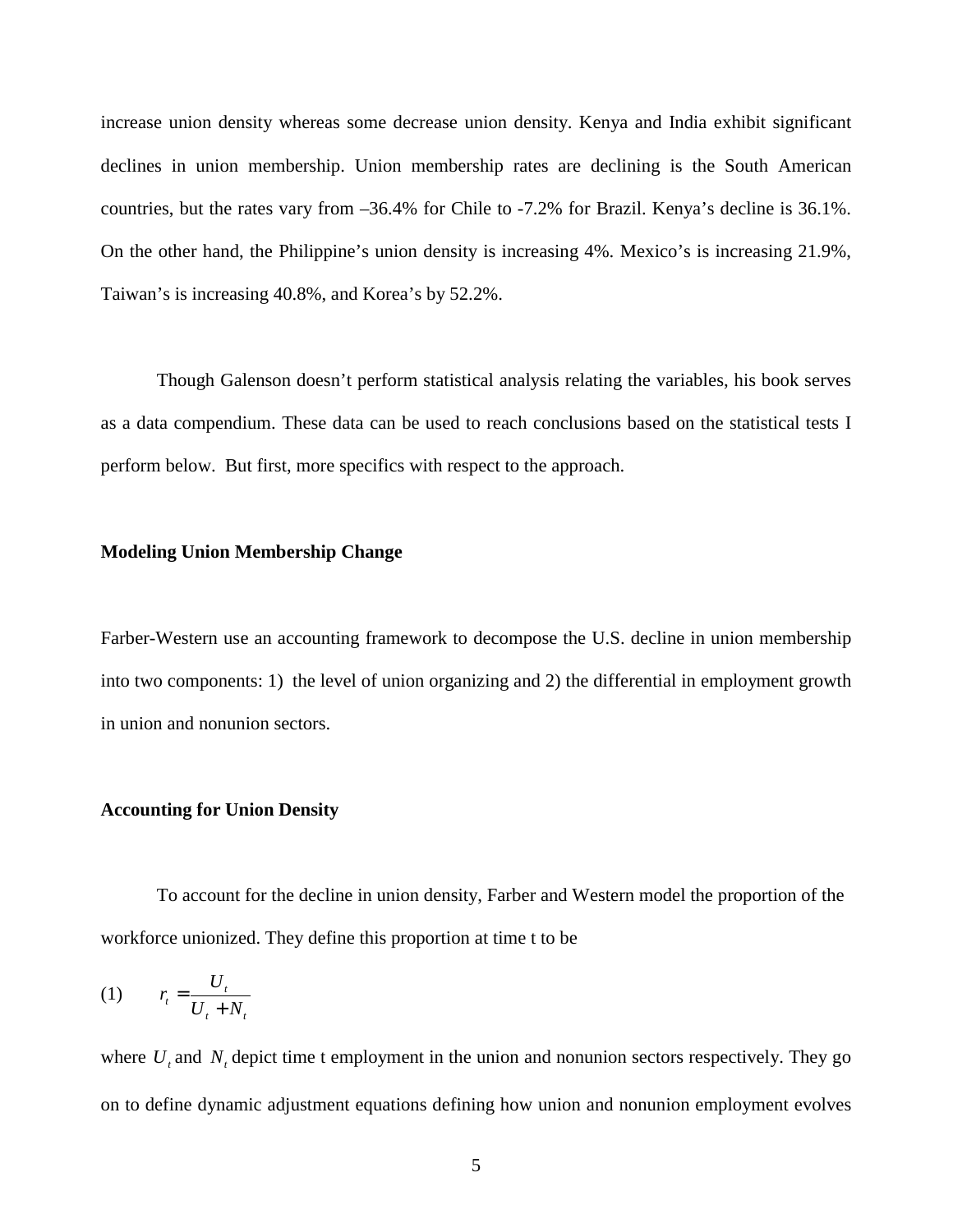based on each sector's prior period's employment,  $U_{t-1}$  and  $N_{t-1}$ , evolutionary parameters  $\theta_t$  and φ*<sup>t</sup>* depicting union and nonunion employment growth, as well as a new-organization rate parameter  $\psi$ , portraying the fraction of potential nonunion employment unions successfully organize. These formulations lead to an expression for the required union new-organization rate  $(\psi_t)$  that is necessary to maintain a steady state rate of unionization (i.e., the  $\psi_{t}$  necessary to maintain  $r_{t}$ ,  $\psi_{t}$ , defined as the  $r_t$  to occur when  $r_t = r_{t-1}$ )

$$
(2) \t\t\t \mathcal{W}_{t^{ss}} = r_{t^{ss}} \frac{\delta_t}{1 + \delta_t}.
$$

The variable  $\delta_t$  is the rate of employment growth in the nonunion sector ( $\phi_t$ ) relative to the rate of growth in the union sector  $(\theta_t)$ . Thus  $\delta_t$  is defined as  $\delta_t = \left| \frac{1 + \varphi_t}{1 + \theta} - 1 \right|$ J  $\backslash$  $\overline{\phantom{a}}$  $=\left(\frac{1+\phi_t}{1+\theta_t}-1\right)$ 1 1 *t*  $\delta_i = \left(\frac{1+\phi_i}{1+\theta_i}-1\right)$ , which has a positive value when the nonunion sector grows more quickly than the union sector (and a value of zero when both sectors grow equally fast). Since  $\frac{f_{t}^{s}}{2} > 0$ ∂ ∂ *t t ss*  $\frac{\partial \psi_{t,s}}{\partial \delta} > 0$ , the rate of union organizing need rise in order to maintain a steady state rate of unionization as relative nonunion employment climbs. Indeed as already mentioned above, Farber and Western show that unions would have had to organize at a rate twenty times the current rate to yield union membership rates equal to that in the 1950s, given current levels of  $\delta$ . But given current organizing costs, achieving these rates of union organizing are prohibitively expensive. Hence Farber's and Western's pessimistic view on the future of U.S. unionization arises because of the high nonunion sector relative employment gains  $\delta_t$ .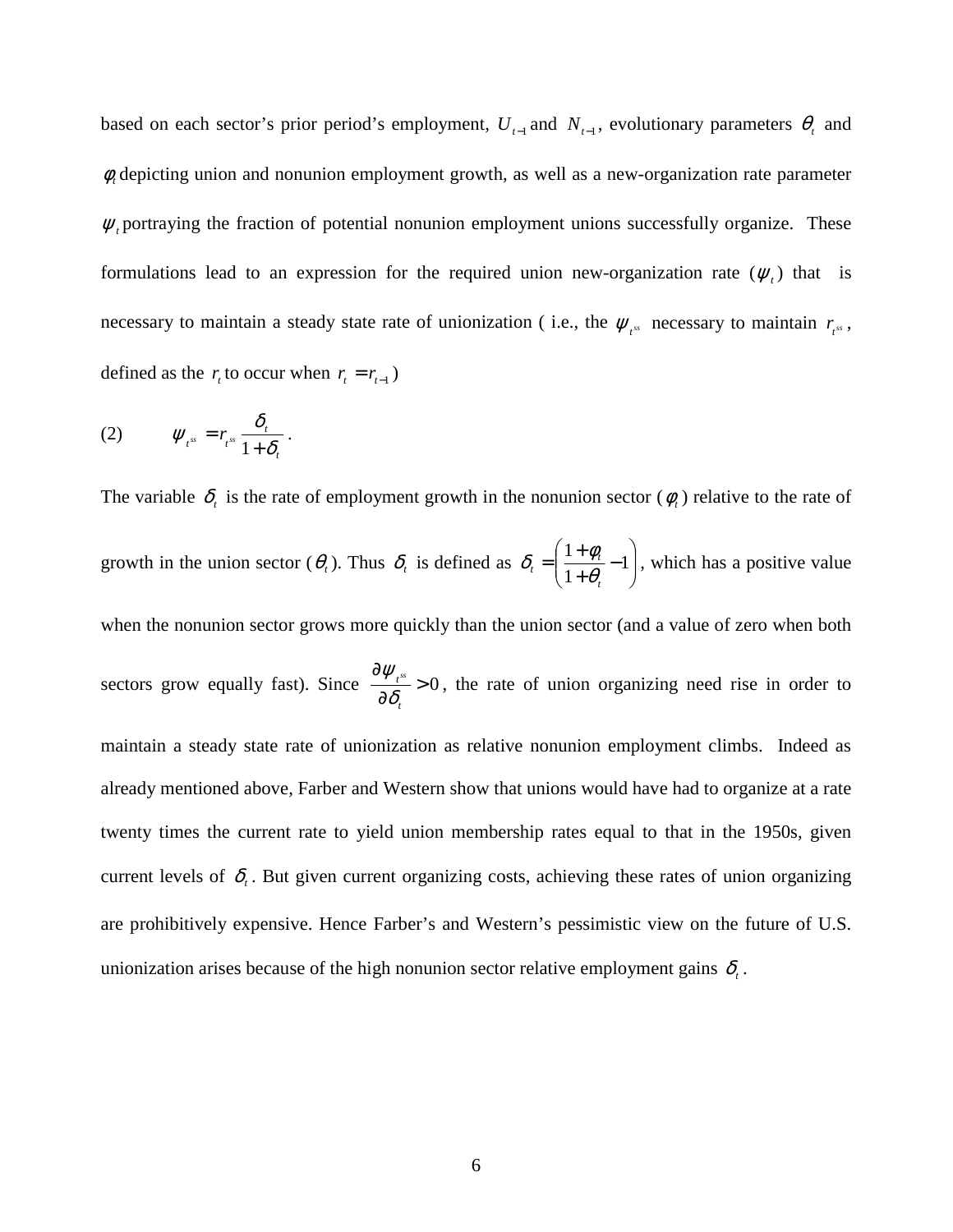#### **Modeling Union Membership Change: Union Membership and Sector Specific Growth**

Is the Farber-Western explanation applicable to the above patterns of international union membership change?

As seen, Farber and Western argue that union membership expansions and contractions are based on non-neutral economic growth. Union sector employment is shrinking relative to nonunion sector employment. Consistent with this story, are four factors that underlie the decline in the union sector: (1) the expansion of the service and trade industries which are typically nonunion, (2) the influx of traditionally nonunion women in the workforce, (3) the rise of the South, and (4) the growth in white-collar occupations. With the exception of point (3), which is unique to the United States, Galenson's international data can be used to test these implications of the Farber-Western hypothesis.

In the analysis to follow, I look primarily at the factors that correlate with union membership change. I concentrate mostly on factors related to industrial shifts, but also look at general economic variables such as inflation, employment and social services and income. If Farber-Western are correct, then primarily industrial shift type variables would be related to union membership changes. Of the variables in the data set, these include the percentage change in manufacturing and the percentage change in female employment.

 I begin with the Farber and Western hypothesis regarding the importance nonunion employment gains. Essentially, I model how  $\delta$ , affects  $r<sub>i</sub>$ . Using the Farber-Western notation

7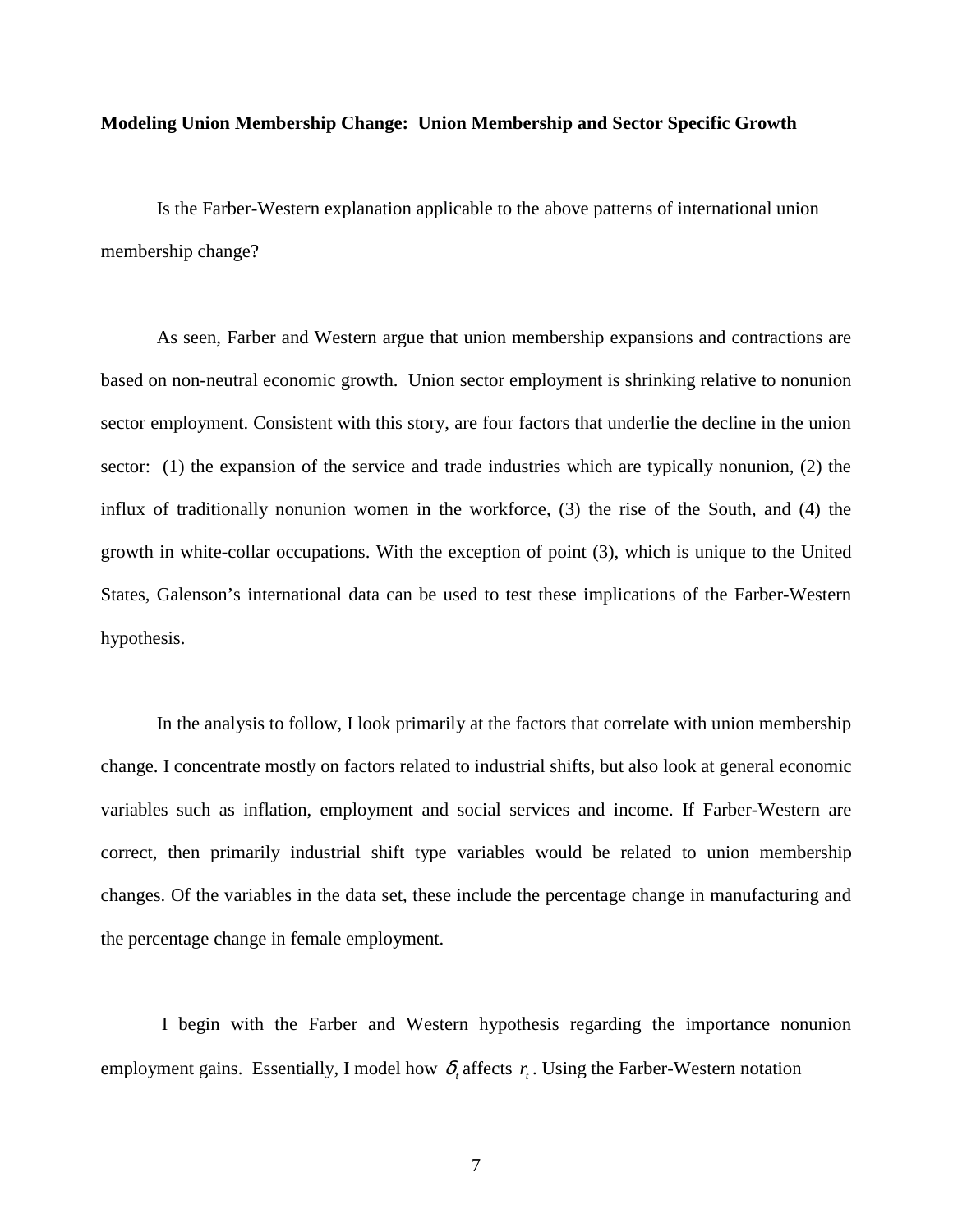(3) 
$$
r_{t} = \frac{r_{t-1} + \psi_{t} (1 + \delta_{t}) (1 - r_{t-1})}{r_{t-1} + (1 + \delta_{t}) (1 - r_{t-1})}.
$$

As indicated in (3), the current unionization rate  $r<sub>t</sub>$  is a function of the past unionization rate  $r<sub>t-1</sub>$ and the current relative rate of employment growth in the nonunion sector relative to the union sector  $\delta_t$ , given the current level of new union organization  $\psi_t$ . One can show that

(4) 
$$
\frac{\partial r_{t}}{\partial \delta_{t}} = \frac{\psi_{t}(1 - r_{t-1})}{r_{t-1} + (1 + \delta_{t})(1 - r_{t-1})} - \frac{(r_{t-1} + \psi_{t}(1 + \delta_{t})(1 - r_{t-1}))(1 - r_{t-1})}{(r_{t-1} + (1 + \delta_{t})(1 - r_{t-1}))^{2}} < 0
$$

for relevant values of  $r_{t-1}$ ,  $\psi_t$ , and  $\delta_t$ .

I test whether (4) holds with international data. To test (4), I specify (3) as follows:

(5) 
$$
r_{i,t} = f(r_{i,t-1}, \delta_{i,t}, \psi_{i,t}) + \varepsilon_{i,t}
$$

where i indexes a particular country and t a particular time period, and where  $\varepsilon$ <sub>*i*</sub> depicts countrytime specific errors. Of course, one can take the first difference of equation (5) to net out the country-specific effects.

But before presenting the analysis, a word regarding the relationship between the Farber-Western notation and the Galenson variables is in order. First, Galenson's union density is synonymous with  $r<sub>r</sub>$ , and the 1980-1988 union growth rate is synonymous with the first difference of  $r_t$ . Second, The Farber-Western variable  $\delta$  denotes relative nonunion-to-union employment growth, which reflects increased employment in non-manufacturing and male-dominated industries.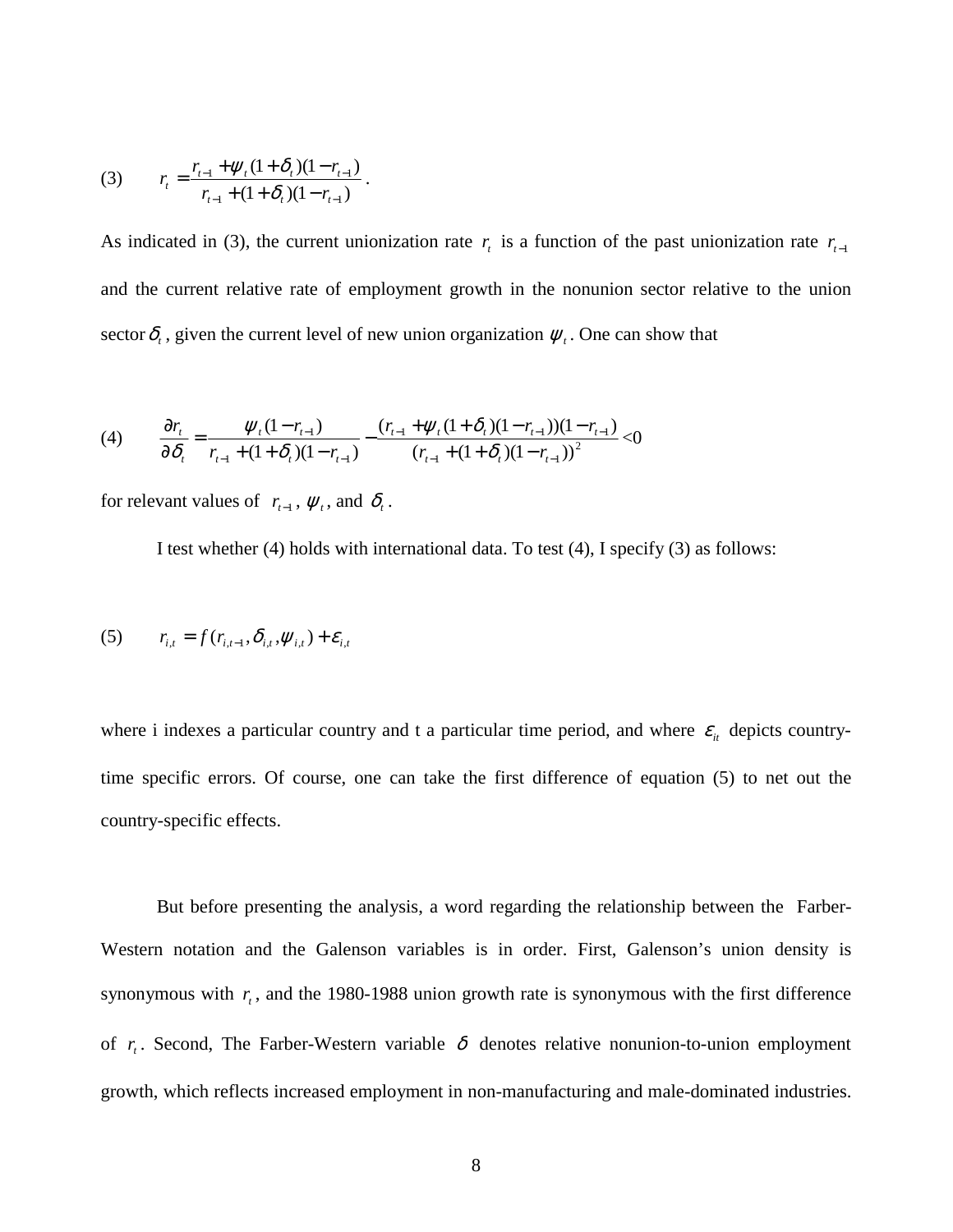In addition, the Galenson data contain two related variables: the proportion of nonagricultural female employment and the percentage change in manufacturing employment. The proportion of nonagricultural female employment is positively related to  $\delta_t$ , and the percentage change in manufacturing employment is inversely related to  $\delta_t$ . Thus

$$
(6) \qquad \delta_t = \delta_t(L_F, L_M)
$$

where  $L_F$  and  $L_M$  represent the proportion of nonagricultural female employment and the level of manufacturing employment, respectively.

Third, none of the Galenson variables directly measure union organizing. However, the percentage change in manufacturing earnings  $(\dot{Y}_M)$ , the percentage change in GDP ( $\dot{Y}$ ), the average annual inflation  $(Y_R)$ , the unemployment rate (U), and government attitudes towards unions (G) are all related to the costs and benefits of organizing,  $\psi$ . Based on my notions of models describing union organizing my best guess is that one can define

$$
(7) \qquad \psi_t = \psi_t(\dot{Y}_M, \dot{Y}, \dot{Y}_R, U, G)
$$

such that *M t*  $\frac{\partial \psi_t}{\partial \dot{Y}_M}$  >0,  $\frac{\partial \psi_t}{\partial Y}$ ∂  $\frac{\partial \psi_t}{\partial x} > 0$ , *R t*  $\frac{\partial \psi_{t}}{\partial \dot{Y}_{R}}$ >0, $\frac{\partial \psi_{t}}{\partial U}$  $\frac{\partial \psi_t}{\partial U}$ <0, and  $\frac{\partial \psi_t}{\partial G}$ ∂  $\frac{\partial \psi_t}{\partial \sigma}$  >0. Hence the Galenson variables are

applicable to test Farber and Western's model.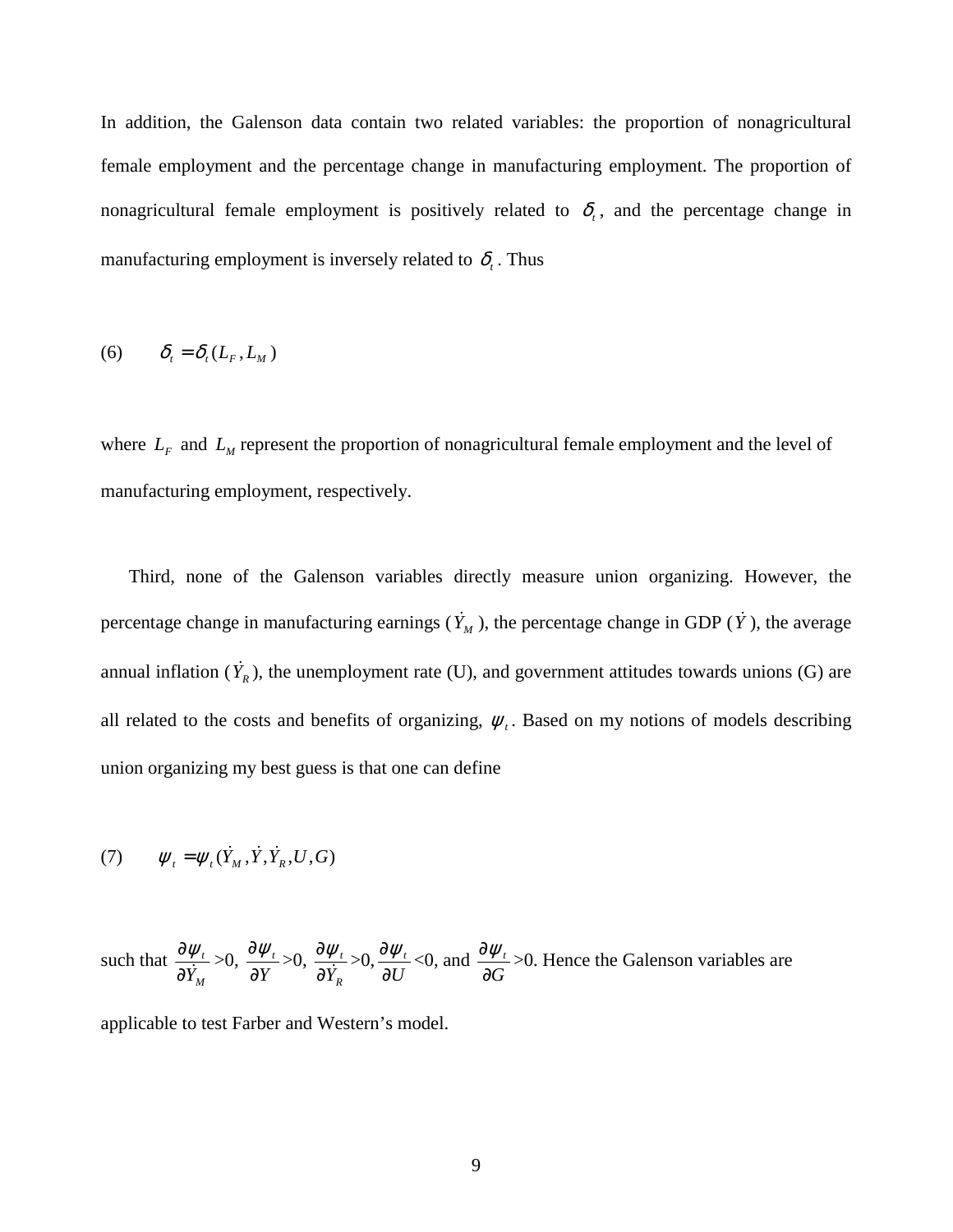To set the stage, I first do a simple correlation to find the variables related to union growth. These are presented in Table 3. Following this (also in Table 3), I perform regression analyses with the union growth rate as the dependent variable. Because countries were diverse and varied so much in size, I performed various type regression analyses with several weighting schemes. The results were consistent no matter what weights I used. Thus the analysis presented here is unweighted.

#### **Union Membership and Sector Growth**

 $\overline{a}$ 

Begin with the simple correlations (Column 1, Table 3). First, there is a positive relation between the percentage change in manufacturing employment  $(L_M)$  and the growth rate in unionization  $\dot{r}$ . As the manufacturing sector grows, union density increases. This finding is consistent with the Farber-Western story, since  $\partial \delta_t / \partial L_M < 0$ . Also consistent (though one could question the level of significance) is that the negative relation between the proportion of females in the economy and the lower the rate of union growth. This is because the female sectors tend to be nonunion, or in Farber and Western's notation,  $\partial \delta_t / \partial L_F > 0$ . Thus, at least using international data, these two findings are consistent with Farber and Western's U.S. results.

Substituting (6) and (7) into (5) and subtracting the lagged union membership to get at the change in variable analyzed by Farber-Western yields the estimable equation (8) utilizing the Galenson variables<sup>7</sup>

 $<sup>7</sup>$  I also augmented the model by introducing a dummy variable representing countries with union-managed</sup> unemployment schemes (Ghent countries). These constituted Denmark and Sweden in the Galenson sample. The coefficient came out positive (as in Blaschke, 2000) though statistically insignificant.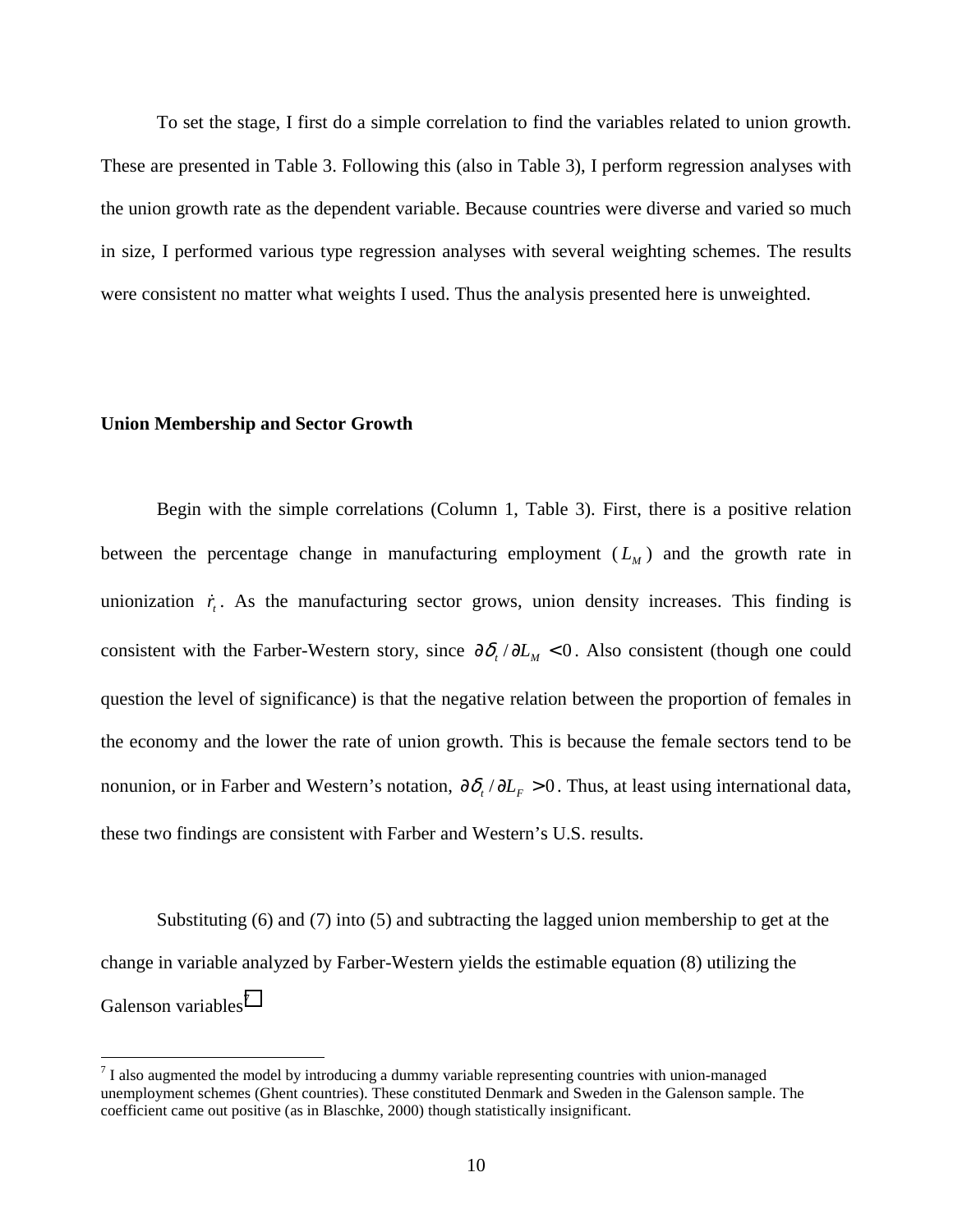$$
(8) \t r_{i,t} - r_{i,t-1} = g(L_{F_{i,t}}, L_{M_{i,t}}, \dot{Y}_{M_{i,t}}, \dot{Y}_{R_{i,t}}, \dot{Y}_{R_{i,t}}, G_{i,t}) + \varepsilon_{i,t}.
$$

The exact estimation technique should be based on various assumptions regarding the functional form *g* as well as the error structure. Parameter estimates assuming a linear specification are presented in Table 3.

 Column 2 presents results with each independent variable in a specification including the constant. But to increase sample size, the unemployment variable is omitted in Column3. (Note according to Table 2 there are seven countries with missing values). Finally in Column 4 the specification follows a first-difference type specification and omits the constant.<sup>8</sup> Consistent with the simple correlation results already presented,  $L<sub>M</sub>$  is positively related to union membership growth, and  $L<sub>F</sub>$  is negatively related to union membership growth. These results are consistent with Farber-Western. Also, the predictions of equation (7) are borne out in the results. As can be seen, the percentage change in manufacturing earnings  $(\dot{Y}_M)$  is positively related to union membership growth. The percentage change in GDP  $(\dot{Y})$  is positively related to union membership growth. The average annual inflation  $(Y_R)$  is positively related to union membership growth. The unemployment rate (U) is negatively related to union membership growth. And finally, positive government attitudes towards unions (G) are positively related to union membership growth.

 $\overline{a}$ 

 $8$  Unlike the typical first-difference approach, not all independent variables are differenced because time-series changes were not available.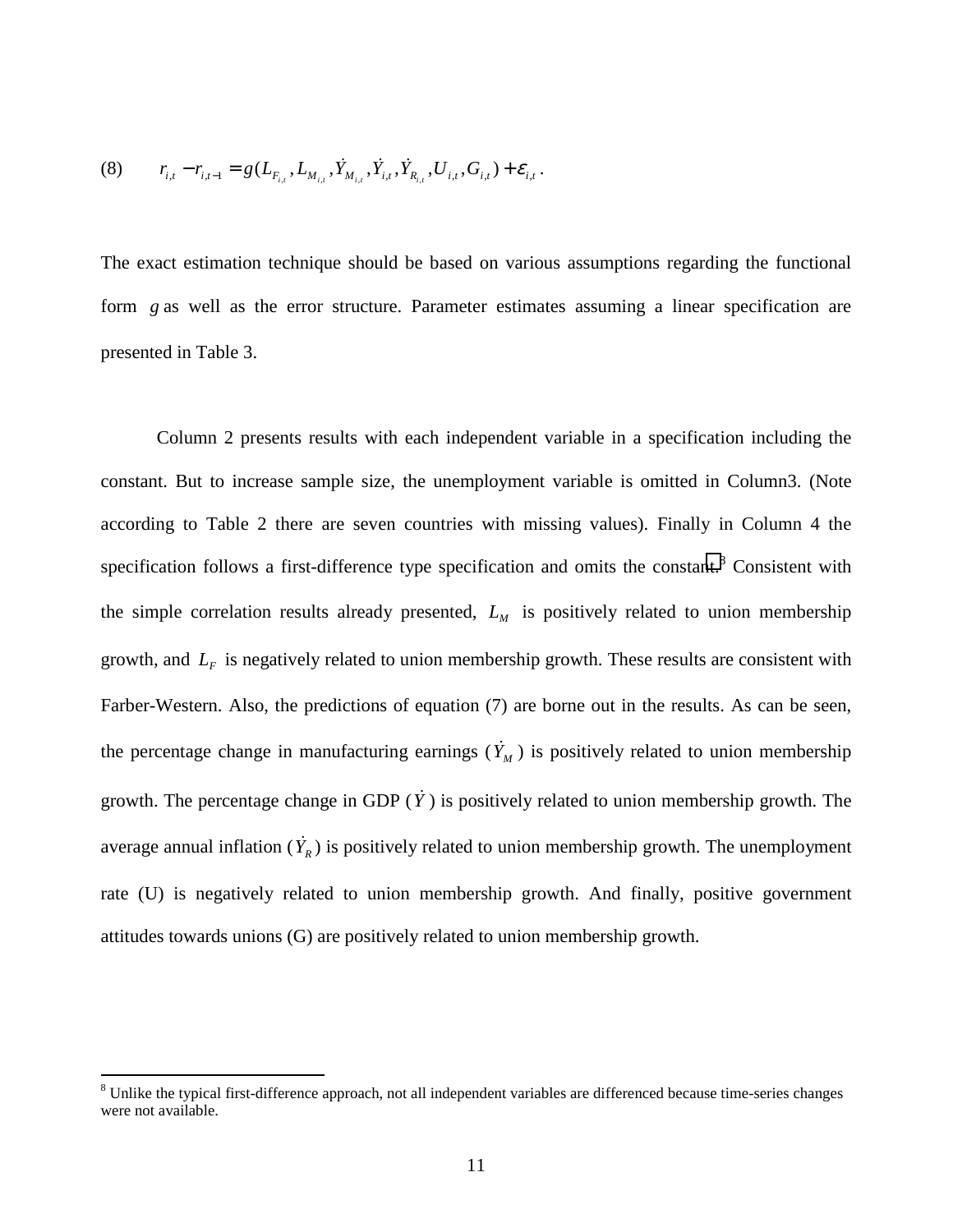**Why Is Union Density Sector-Specific? Applying International Relations Literature to get an Answer.** 

What can be learned from these results? First, there is some evidence that variables pertaining to the costs and benefits of organizing new union members matter. Second, there is some consistency with the story that asymmetric sector-specific economic growth has implications for union membership. Both Farber-Western and the international data presented indicate that union membership expansion is linked to growth in the manufacturing sector. Growth in female dominated industries lessens union membership growth. So the underlying changes in union density within the United States and across countries seems to be related to asymmetric sector-specific economic growth. Growth in manufacturing tends to increase unionization, while industrial growth in sectors concentrated by women tend to lessen unionization. Thus, it makes sense that to better comprehend the unionization process, one needs to figure out why unions pervade manufacturing more so than other sectors. To do that, one should examine union density by economic sector.

In this vein, I assess the percent change in total union membership by industry. Table 4 contains the data for the US and Canada.<sup>9</sup> Despite strong consistency between the US and Canada especially in public sector union membership rates, one can see very big differences across industries. Slight differences pervade in the auto industry probably because some manufacturing might have moved to Canada from the United States. To exemplify these sector differences (Table 5). I present union membership and union coverage data by occupation.<sup>10</sup> Clearly unionization

 $\overline{a}$ 

 $9$  The proportion (rather than the change in proportion) of the industry that is unionized would have been a more appropriate statistic, but Galenson's book did not provide that data.<br><sup>10</sup> Potes of unionismic

Rates of unionization vary workers' education levels and industry. However, for now I treat occupations as sectors and concentrate on them.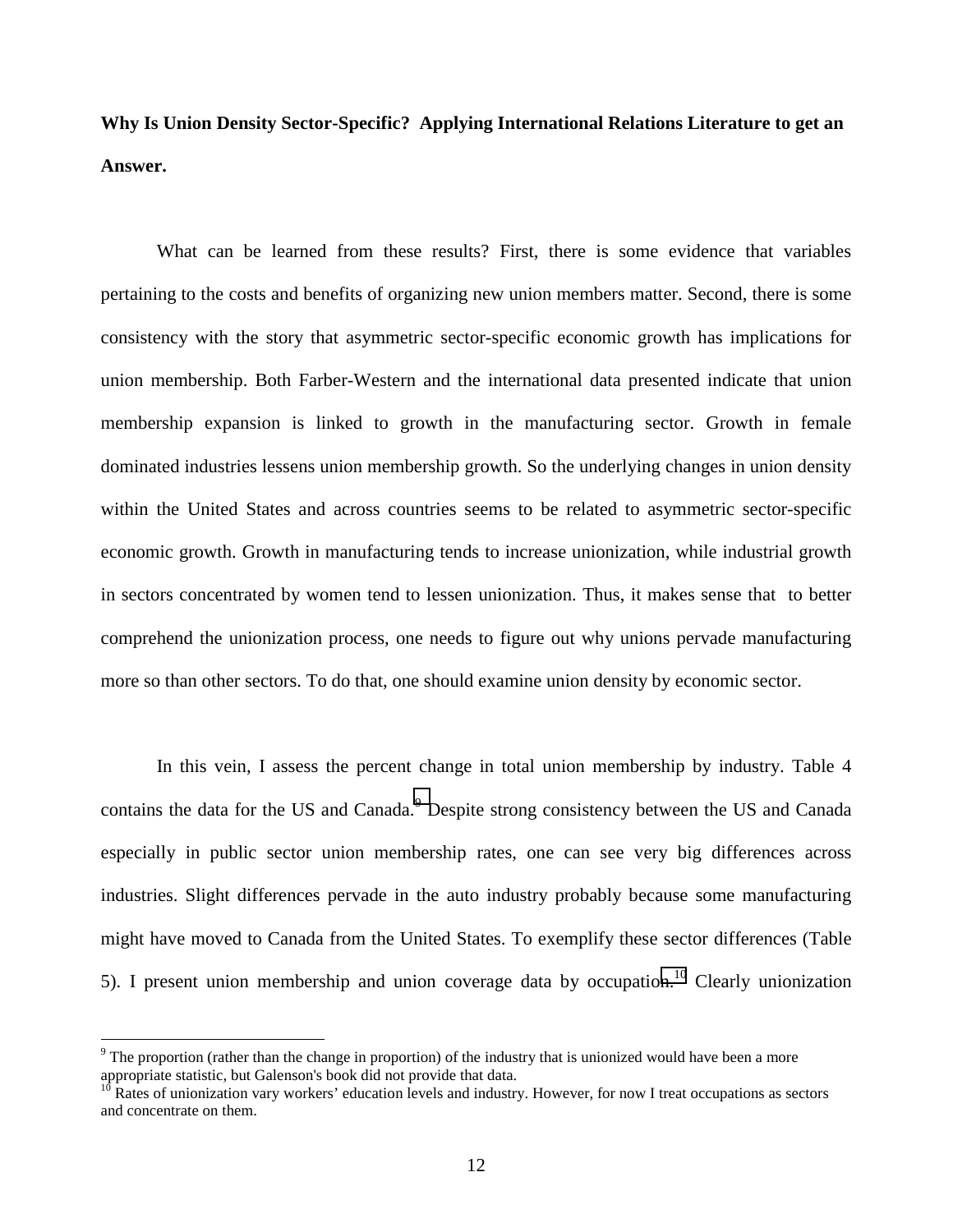varies dramatically. Operatives have twice the rate of union membership than laborers and craftsmen, 51% versus 24%. Clerical and sales workers are somewhat unionized at 17%. Farmers are barely unionized at all. If one treats these occupations as sectors, then these data are consistent with the sector-specific unionization patterns alluded above. But the real challenge is to address the issue why there are sector specific unionization rates. I know of no direct literature on this -- but the question regarding why union membership rates differ by sector is important. I believe one can analyze this question using tools from international relations.

One strand of international relations literature seeks to explain why a particular country, for example the United States, has poor relations with a given country, such as North Korea, better relations say with China, and very good relations with a country like Canada or England. This literature links conflict and cooperation to economic trade. The logic is simple: If conflict leads to a cessation of trade, then the cost of conflict (all else constant) is the lost gains from trade.<sup>11</sup> The higher these gains from trade losses, the more important is trade in deterring conflict and promoting peace. Thus country pairs with the most trade tend to exhibit the most cooperation and the least hostilities between themselves. Empirical work tends to support this contention.<sup>12</sup>

Is there an analogue between occupations and union membership rates? Clearly, all workers and firms trade. Workers provide a service, and firms bestow a wage. But some employers and employees trade more than is indicated by a simple fee for service transaction. These are the workers and firms that receive and provide specific training. For these workers and firms, not only is there the traditional fee for service transaction, but there is a sharing of the costs and benefits of

 $\overline{a}$ 

 $11$  The same argument applies when conflict leads to a weakening of the terms of trade, rather than a complete cessation of trade.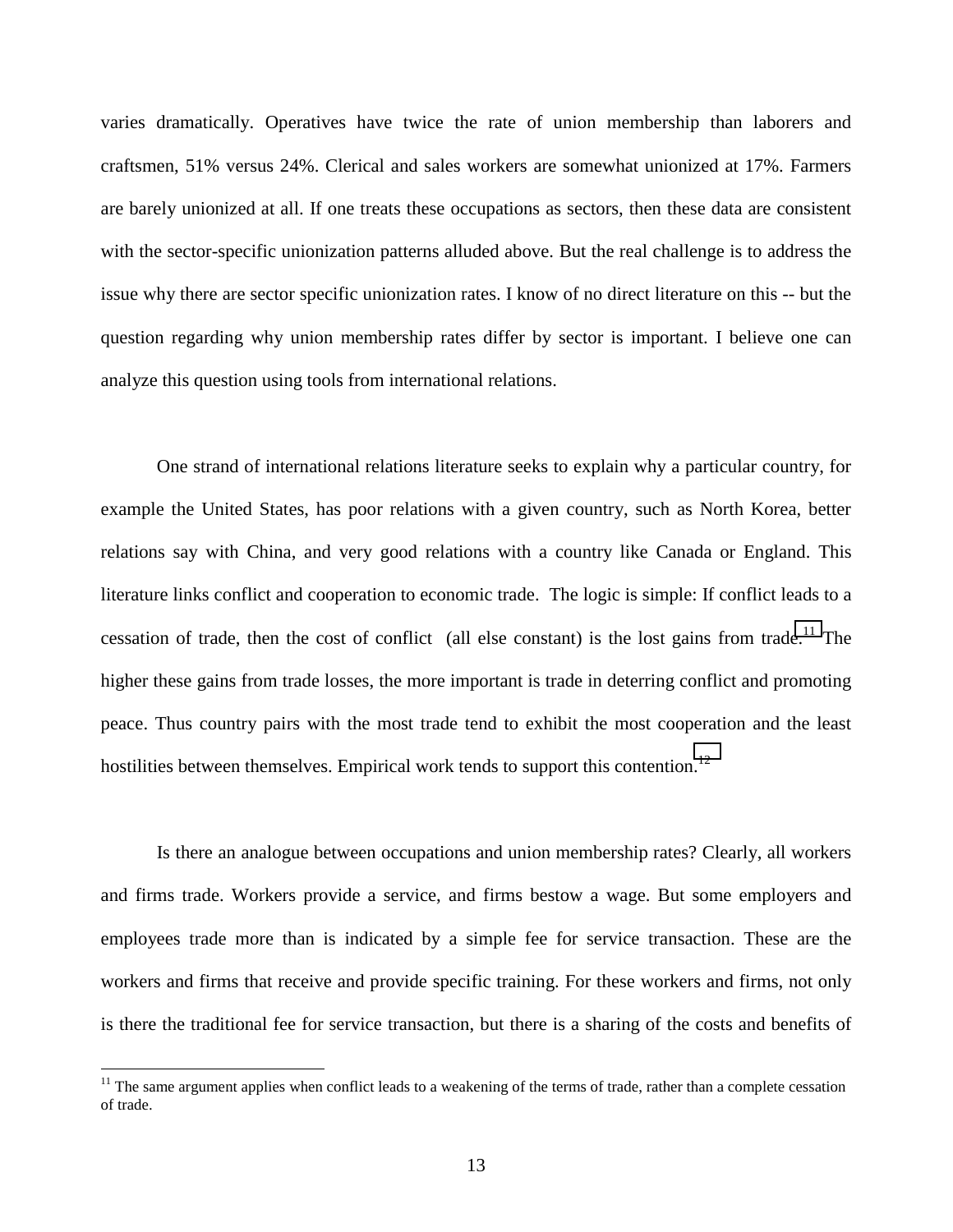training.<sup>13</sup> Such sharing brings about incentives for neither the employee nor the employer to interrupt the investment process with a premature quit or layoff. Some occupations are more amenable to this type training than others, as are some industries. If the theory of conflict and trade is applicable, then those occupations (or industries) with the most specific training should see the least unionization and strike activity. Considering union membership to be related to specific training is consistent with "union membership being an experience good".<sup>14</sup>

There are very little data on specific training. However, one proxy is the tenure-wage gradient. The more quickly wages rise with tenure the greater the specific training. In turn, the greater the specific training, the lower the union membership and strike activity. To test this proposition I examined tenure gradients for each occupation.<sup>15</sup> Using these gradients, I estimated a logit predicting union membership for each occupation. The proportion of intra-occupation union differences predicted by these gradients is given in Table 6. As can be seen, worker firm trade explains 10% or more of the union membership differences in 23 of the 28 possible inter-occupation categories.

#### **Conclusions**

The Farber-Western results are important. They show that union density in the U.S. declined because of asymmetric growth between the union and nonunion sectors. The nonunion sector grew

 $12$  See Edward Mansfield and Brian Pollins (forthcoming) for evidence pro and con.

<sup>&</sup>lt;sup>13</sup>See Kuratani (1973) and Hashimoto (1981).

<sup>&</sup>lt;sup>14</sup> See Rafael Gomez and Morley Gunderson, "Union Membership as an Experience Good for Youth," in this volume.

<sup>&</sup>lt;sup>15</sup> This analysis is preliminary because in computing the tenure-wage gradient, I did not take account of  $(1)$  the correlation between individual differences and both wages and mobility and (2) the correlation between overall job experience, tenure, and job match quality.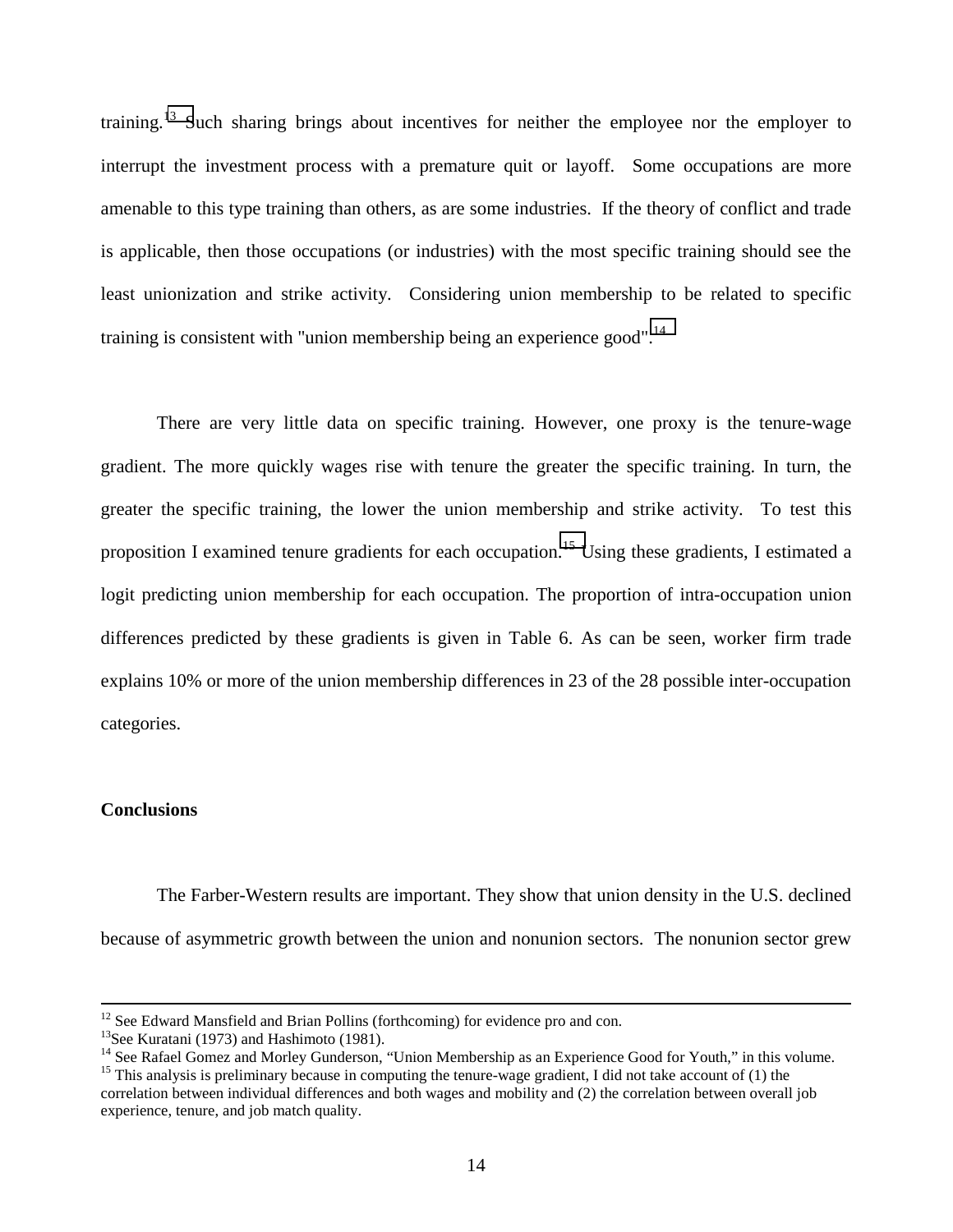more quickly than the union sector. Changes in union organizing to stimulate new membership had little effect to moderate this decline. These results stimulate one to think more deeply why union densities differ by sector.

This paper is composed of two parts. First, I corroborate Farber and Western's hypothesis using international data. I show union density to increase in countries that are experiencing manufacturing growth. Second, I borrow from international relations research on war and peace to develop a cogent reason why union density differs by sector. In this vein, I apply a model primarily used to describe bilateral country interactions to figure out why workers often engage in hostile activities such as strikes. In doing so, I look at the contentious rather than cooperative "face" of unions.

The "conflict-trade" model in international relations research claims that gains from trade motivates friendly political interactions among trading partners. As gains from trade rise, the dealings become more affable. Analogously in industrial relations, worker-firm relations fortify themselves as workers and firms augment their own trade dependencies. One form of trade dependency is specific training, in which workers and firms share the costs and benefits of corporate specific training. This paper shows that specific training differences among workers explains a significant portion of observed union density differences between occupations.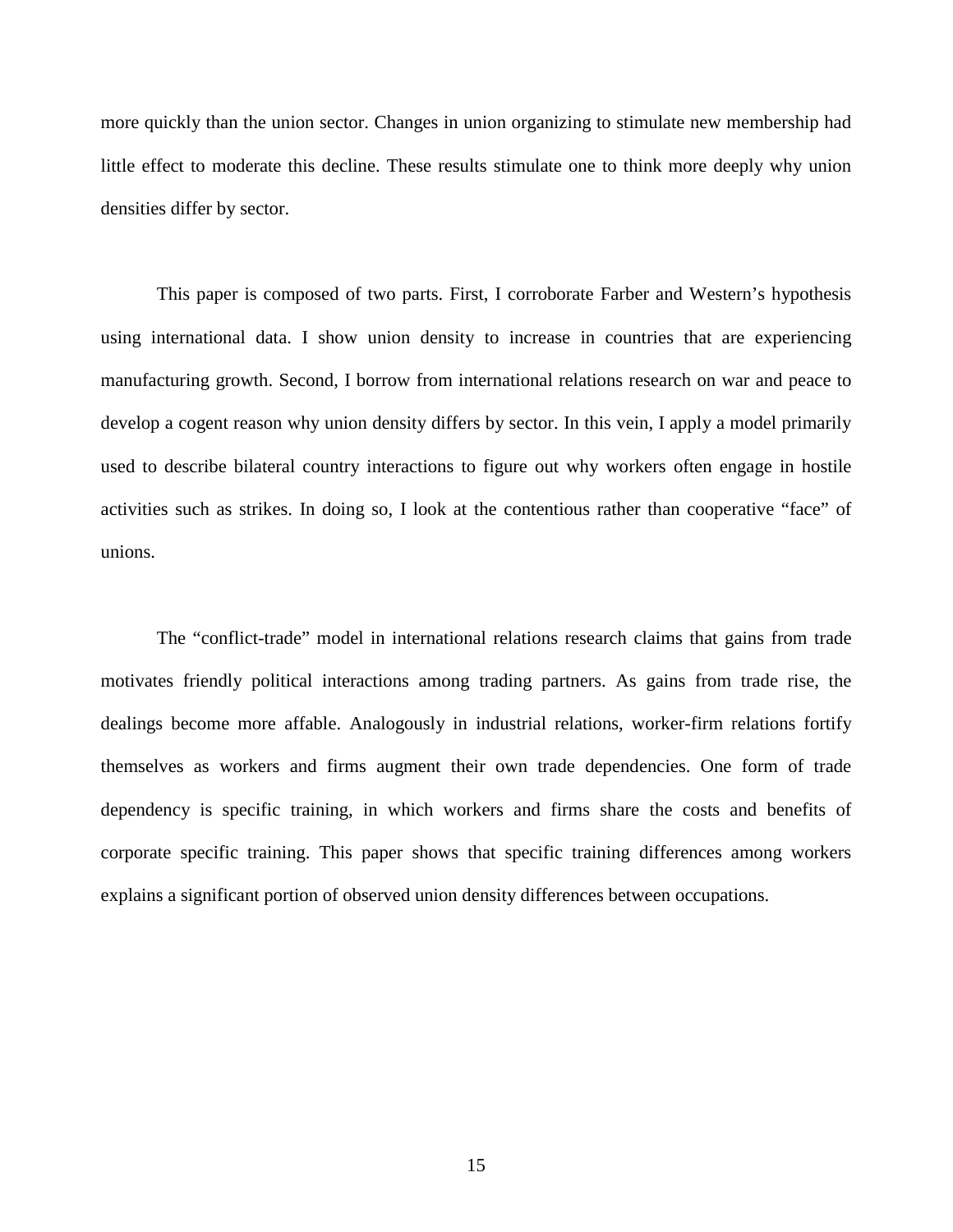#### **References**

Derek Aldcroft and Michael Oliver (2000), Trade Unions and the Economy: 1870-2000, (Aldershot, England and Burlington Vt: Ashgate Press).

Orley Ashenfelter and John Pencavel (1969), "American Trade Union Growth: 1900-1960," Quarterly Journal of Economics.

Sabine Blaaschke (2000), "Union Density and European Integration: Diverging Convergence," European Journal of Industrial Relations, 6(2): 217-236.

Alison Booth, The Economics of the Trade Union, Cambrdige, 1995.

George Borjas (2000), Labor Economics, (New York: McGraw Hill).

Willam Dickens and Jonathan Leonard (1985), "Accounting for the Decline in Union Membership, 1950-1980," Industrial and Labor Relations Review.

Ronald Ehrenberg and Robert Smith (2000), Modern Labor Economics, (Addison Wesley Longman, Inc).

Henry Farber (1990), "The Decline of Unionization in the United States," Journal of Labor Economics, 8:S75.

Henry Farber and Bruce Western (2001), "Round up the Usual Suspects: The Decline of Unions in the Private Sector, 1973-98" Journal of Labor Research, 2(2): 63-88.

Richard Freeman (Spring 1988), "Contraction and Expansion: The Divergence of Private Sector and Public Sector Unionism in the United States," Journal of Economic Perspectives 2(2): 63-88.

Richard Freeman (April 1997), "Spurts in Union Growth: Defining Moments and Social Processes," NBER Working Paper.

Richard Freeman and James Medoff (1979), "The Two Faces of Unionism," The Public Interest, Reprinted in Readings in Labor Economics, 3<sup>rd</sup> edition, L. Reynolds, S. Masters, and C. Moser, eds. (Englewood Cliffs: Prentice Hall) 1982: 398-415.

Walter Galenson (1994), Trade Union Growth and Decline: An International Study, (Westport, CT: Praeger Press).

See Rafael Gomez and Morley Gunderson (2002), "Union Membership as an Experience Good for Youth," paper presented at the Changing Role of Unions, Middlebury College 23<sup>rd</sup> Annual Conference on Economic Issues, Middlebury, VT.

Masanori Hashimoto (June 1981), "Specific Training as a Shared Investment," American Economic Review, 71(3): 475-82.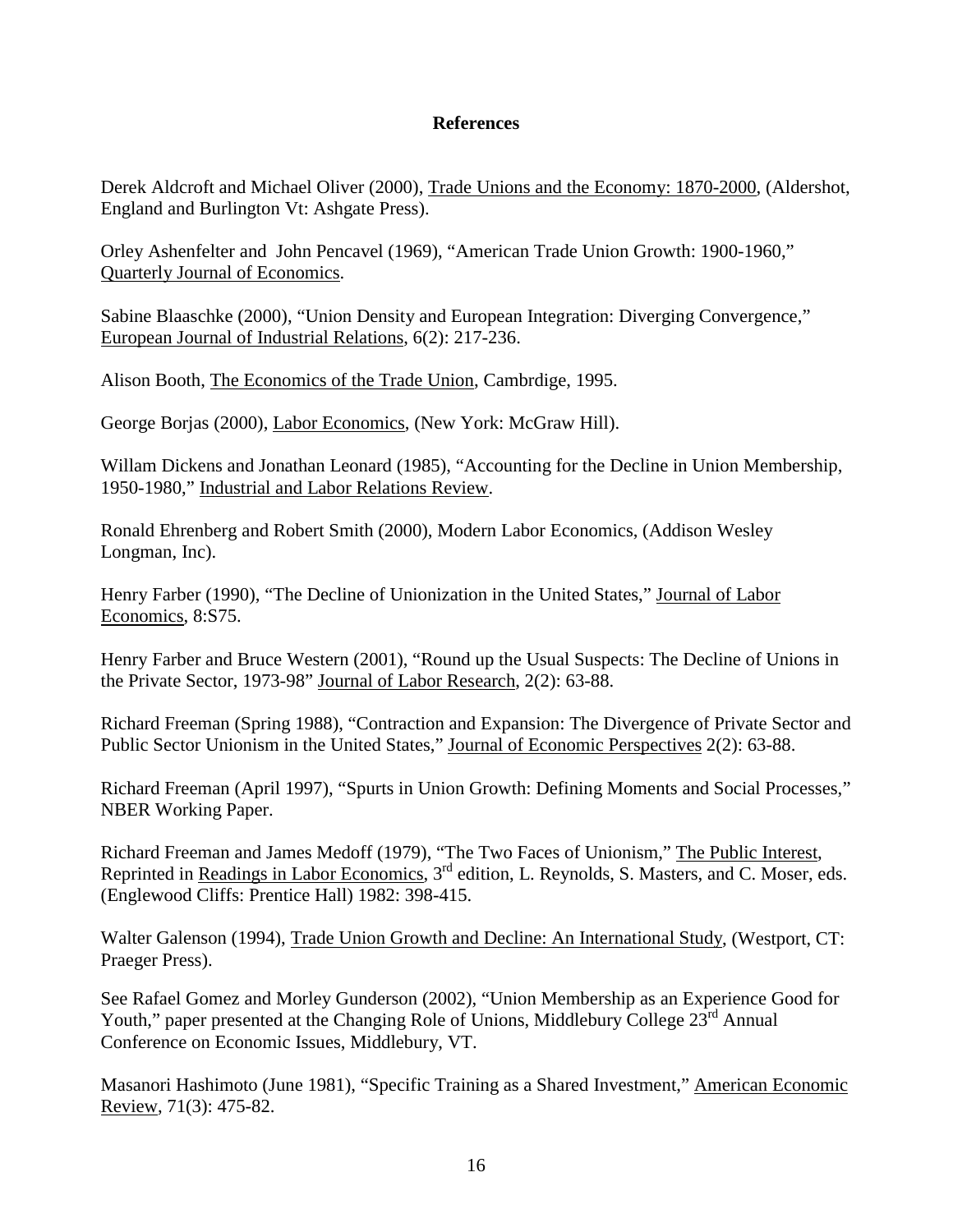Barry Hirsch and John Addison (1986), The Economic Analysis of Unions, (Boston: Allen & Unwin).

Barry Hirsch, David Macpherson, and Edward Schumacher, "Measuring Union and Nonunion Wage Growth: Puzzles in Search of Solutions," Paper presented at the Changing Role of Unions, Middlebury College 23<sup>rd</sup> Annual Conference on Economic Issues, Middlebury, VT.

Bruce E. Kauffman (1994) The Economics of Labor Markets, (The Dryden Press).

M. Kuratani (1973), "A Theory of Training, Earnings and Employment in Japan," Ph.D. Dissertation, Columbia University.

Edward D. Mansfield and Brian M. Pollins (forthcoming), New Perspectives on Economic Exchange and Armed Conflict, (Ann Arbor: University of Michigan Press).

Solomon Polachek (forthcoming), "Trade-Based Interactions: An Interdisciplinary Perspective," Conflict Management and Peace Science.

Solomon Polachek and W. Stanley Siebert (1993), The Economics of Earnings, (Cambridge: Cambridge University Press).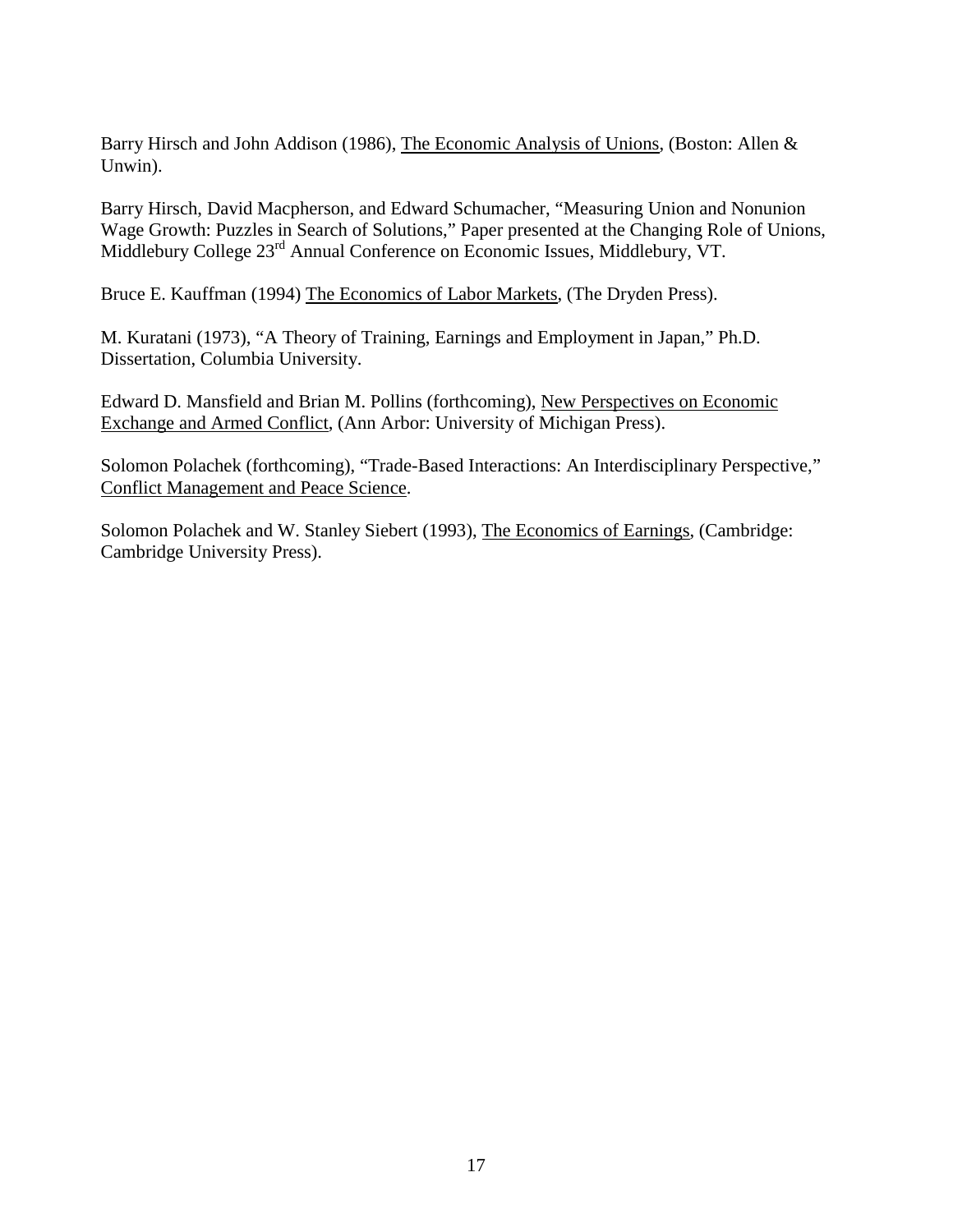|                               | N  | <b>Minimum</b> | <b>Maximum</b> | <b>Mean</b> | <b>Std. Deviation</b> |
|-------------------------------|----|----------------|----------------|-------------|-----------------------|
| <b>Industrial Dummy</b>       | 25 | .00            | 1.00           | .5200       | .5099                 |
| Growth in Trade as            |    |                |                |             |                       |
| Percent of GDP                | 23 | $-2.80$        | 6.20           | .3565       | 2.3263                |
| <b>Union Density</b>          | 25 | 3.20           | 80.00          | 32.5880     | 20.4473               |
| <b>Union Membership</b>       |    |                |                |             |                       |
| <b>Growth Rate</b>            | 25 | $-36.80$       | 52.20          | $-8.6840$   | 22.2840               |
| <b>GDP</b> Annual Growth      | 25 | $-.30$         | 9.70           | 3.4520      | 2.2189                |
| Percent Change in             |    |                |                |             |                       |
| Manufacturing                 | 22 | $-25.00$       | 57.40          | $-6.0227$   | 17.7507               |
| Employment                    |    |                |                |             |                       |
| <b>Annual Price Inflation</b> | 25 | 1.30           | 334.80         | 31.7520     | 77.9002               |
| <b>Unemployment Rate</b>      | 18 | 2.10           | 17.50          | 6.5722      | 3.8057                |
| Proportion Female in          |    |                |                |             |                       |
| Nonagricultural               | 25 | $-.40$         | 24.10          | 11.0826     | 6.6040                |
| Employment                    |    |                |                |             |                       |
| <b>Government Attitude</b>    |    |                |                |             |                       |
| <b>Towards Unions</b>         | 25 | 2.00           | 5.00           | 3.2000      | .9574                 |

**Table 1 Descriptive Statistics Based on Data Reported in Galenson (1994)** 

See Appendix for variable definitions.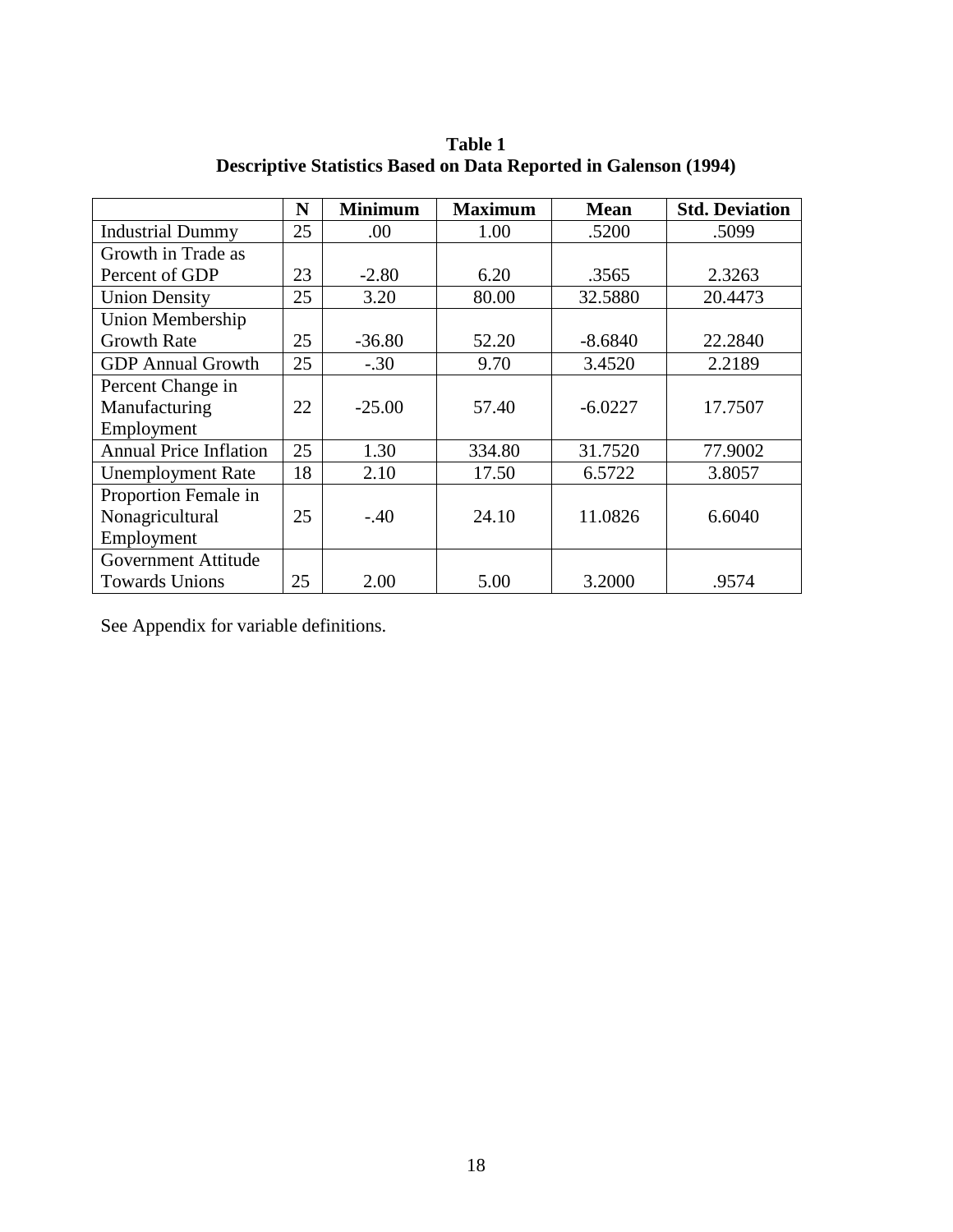# **International Differences in Union Density**

| <b>Country</b> | <b>Union Density</b> | 19080-1988 Percent Change |
|----------------|----------------------|---------------------------|
| Australia      | 49                   | $-14.3$                   |
| Canada         | 35.1                 | $-1.4$                    |
| Denmark        | 76.5                 | $-4.3$                    |
| France         | 19                   | $-36.8$                   |
| Germany        | 37                   | $-8.6$                    |
| Italy          | 49.3                 | $-19.7$                   |
| Japan          | 31.1                 | $-13.8$                   |
| New Zealand    | 55                   | $-23.5$                   |
| Norway         | 56.9                 | 0.4                       |
| Spain          | 22                   | $-27.3$                   |
| Sweden         | 80                   | 6.6                       |
| <b>UK</b>      | 50.7                 | $-18.1$                   |
| <b>USA</b>     | 23                   | $-28.7$                   |
| Argentina      | 33                   | $-8.7$                    |
| <b>Brazil</b>  | 13.6                 | $-7.2$                    |
| Chile          | 37                   | $-36.4$                   |
| Egypt          | 27                   | $-5.9$                    |
| India          | 30                   | $-35$                     |
| Kenya          | 7.2                  | $-36.1$                   |
| Korea          | 12.8                 | 52.2                      |
| Malaysia       | 10.6                 | $-4.7$                    |
| Mexico         | 23.4                 | 21.9                      |
| Philippines    | 11.4                 | $\overline{4}$            |
| Taiwan         | 20.9                 | 40.8                      |
| Thailand       | 3.2                  | $-12.5$                   |

Source: Walter Galenson, *Trade Union Graoh and Decline* (Westport, CT: Praeger), 1994, Tables 1.1 and 1.2.

Galenson's data sources are: Jelle Visser, "Trends in Union Membership," OECD, *Employment Outlook,* Paris, 1982, 1985-1991; U.S. Department of Labor, *Country Labor Profile* and *Foreign Labor Trends*; and *Taiwan Statistical Data Book,* 1988.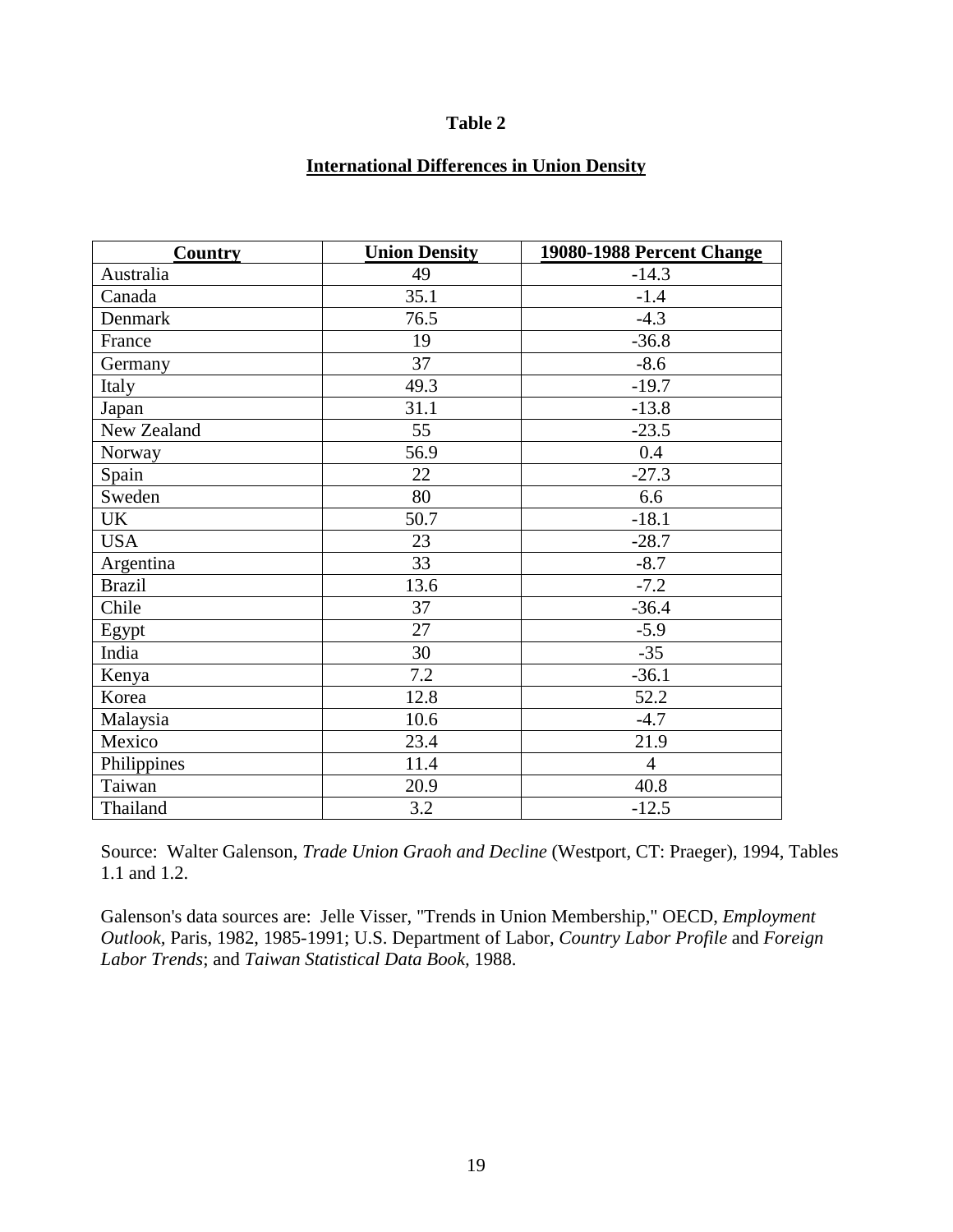## **Covariates of Union Density Growth**

|                 |                                      | <b>Simple</b>      | <b>Coefficient</b> | <b>Coefficient</b> | <b>Coefficient</b> |
|-----------------|--------------------------------------|--------------------|--------------------|--------------------|--------------------|
| <b>Variable</b> | <b>Description</b>                   | <b>Correlation</b> | (t-statistic)      | (t-statistic)      | (t-statistic)      |
|                 | Percent change in                    |                    | .475               | .519               | .461               |
| $L_m$           | <b>Manufacturing Employment</b>      | .477               | (0.5)              | (2.0)              | (1.6)              |
|                 | Proportion Female in                 |                    | $-.778$            | $-1.138$           | $-1.544$           |
| $L_f$           | Non-agricultural Employment          | $-.156$            | $(-.7)$            | $(-1.6)$           | $(-2.1)$           |
|                 | Percent Change in Real               |                    | .400               | 2.098              | 1.753              |
| $Y_m$           | <b>Relative Manufacturing Income</b> | .330               | (0.1)              | (0.9)              | (0.7)              |
|                 | <b>Annual Price</b>                  |                    | .856               | .007               | .004               |
| $Y_r$           | Inflation                            | .038               | (0.6)              | (0.8)              | (0.5)              |
|                 |                                      |                    | 5.184              | 3.468              | 1.979              |
| Y               | <b>GDP</b> Annual Growth             | .378               | (1.4)              | (1.2)              | (0.6)              |
|                 | Government Attitude towards          |                    | 4.806              | 7.789              | .007               |
| G               | Union                                | .037               | (0.8)              | (1.9)              | (0.1)              |
|                 |                                      |                    | $-.710$            |                    |                    |
| U               | <b>Unemployment Rate</b>             | $-.525$            | $(-.5)$            |                    |                    |
|                 |                                      |                    | $-30.91$           | $-37.112$          |                    |
| <b>CNST</b>     |                                      |                    | $(-1.2)$           | $(-2.2)$           |                    |
|                 |                                      |                    |                    |                    |                    |
| <b>OBS</b>      |                                      |                    | 16                 | 22                 | 22                 |
|                 |                                      |                    |                    |                    |                    |
| $R^2$           |                                      |                    | .614               | .538               | .521               |

Dependent Variable: Union Density Growth Rate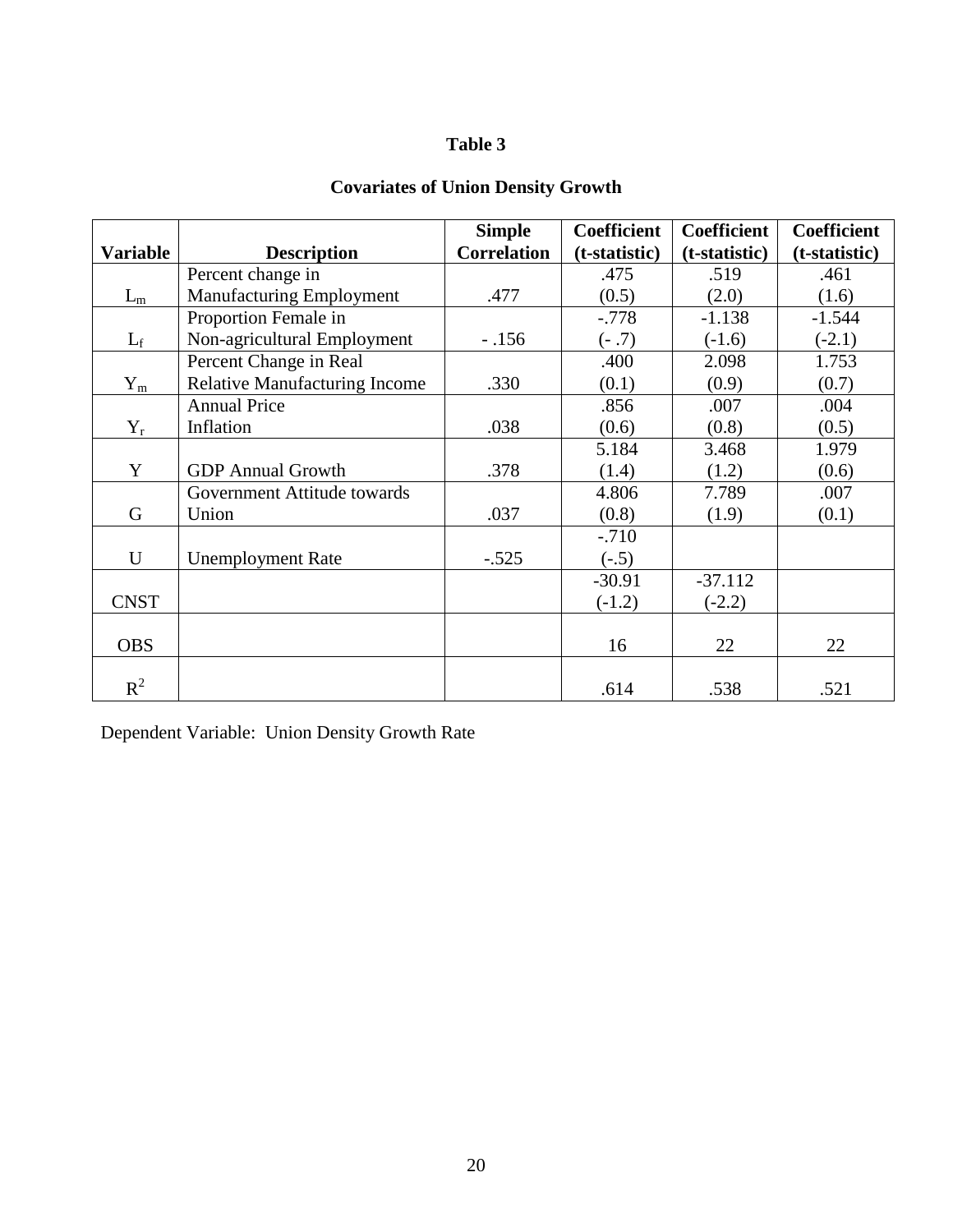### **Percent Change in Union Membership (1978 - 1989)**

|                          | <b>U.S.</b> | Canada |
|--------------------------|-------------|--------|
| Automobiles              | $-35$       | 12     |
| <b>Steel</b>             | $-71$       | $-21$  |
| Clothing $&$ Textiles    | $-47$       | $-17$  |
| Ladies' Garments         | $-50$       | $-32$  |
| Rubbery Linoleum         | $-36$       | $-18$  |
| <b>Building</b>          | $-21$       | $-9$   |
| State & Local Government | 6           | 49     |
| Teaching                 | 32          | 20     |

Source: Galenson, p. 18

(Pradeep Kumar, Industrial Relations in Canada and the U.S. 1991, p. 14)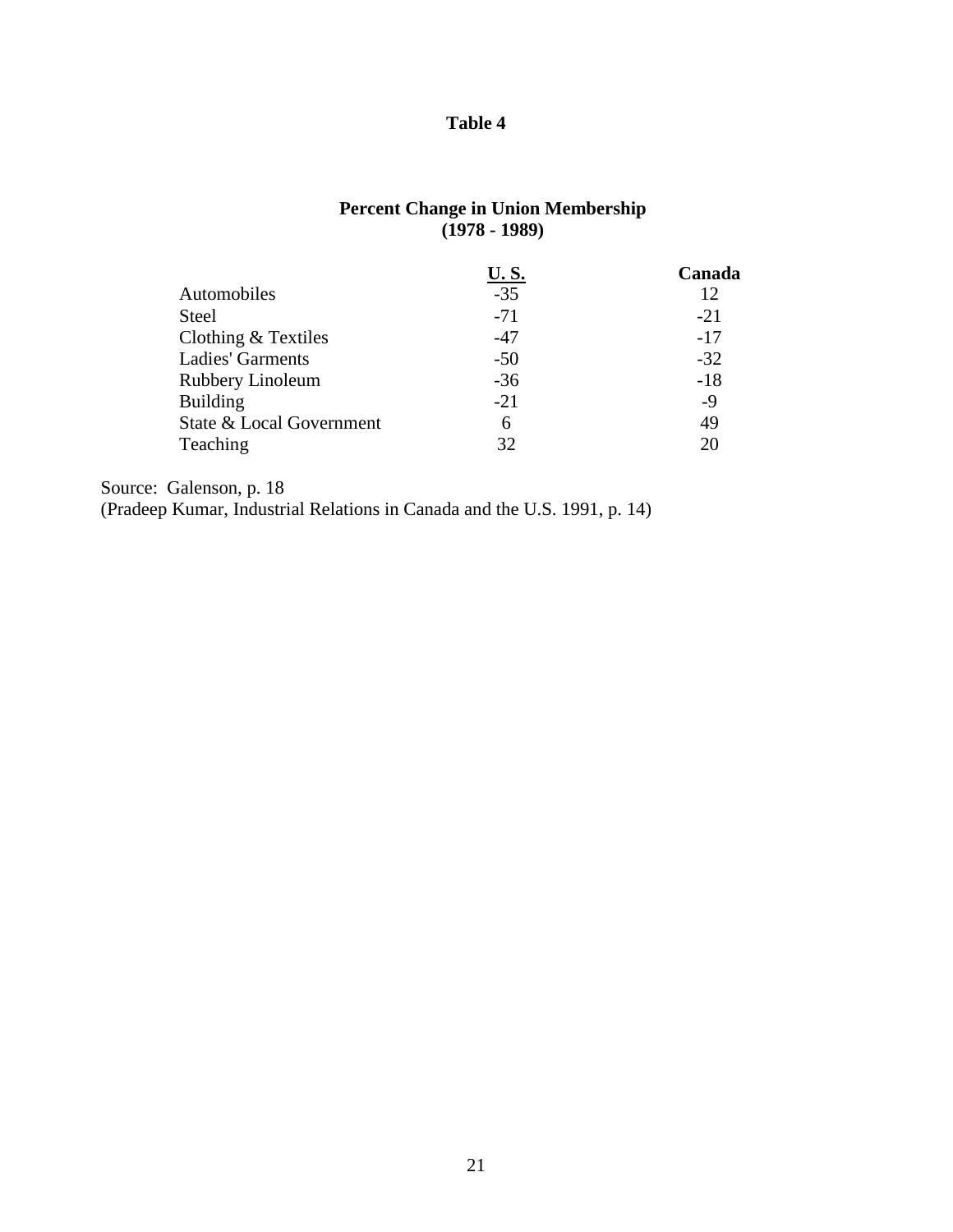# **Percent Labor For Unionized, 1976 by Occupation**

| Occupation                | <b>Union Membership</b> | <b>Union Coverage</b> |
|---------------------------|-------------------------|-----------------------|
| Professional              | 13.1                    | 14.5                  |
| Managerial                | 5                       | 8                     |
| <b>Clerical and Sales</b> | 16.7                    | 20                    |
| Craft                     | 30.3                    | 32.5                  |
| Operative                 | 50.7                    | 53.2                  |
| Laborer                   | 24.4                    | 28.6                  |
| Farmers                   | $\theta$                | $\Omega$              |
| Misc.                     | 33.3                    | 33.3                  |
| Total                     | 18.6                    | 20.4                  |
|                           |                         |                       |

Source: PSID Data.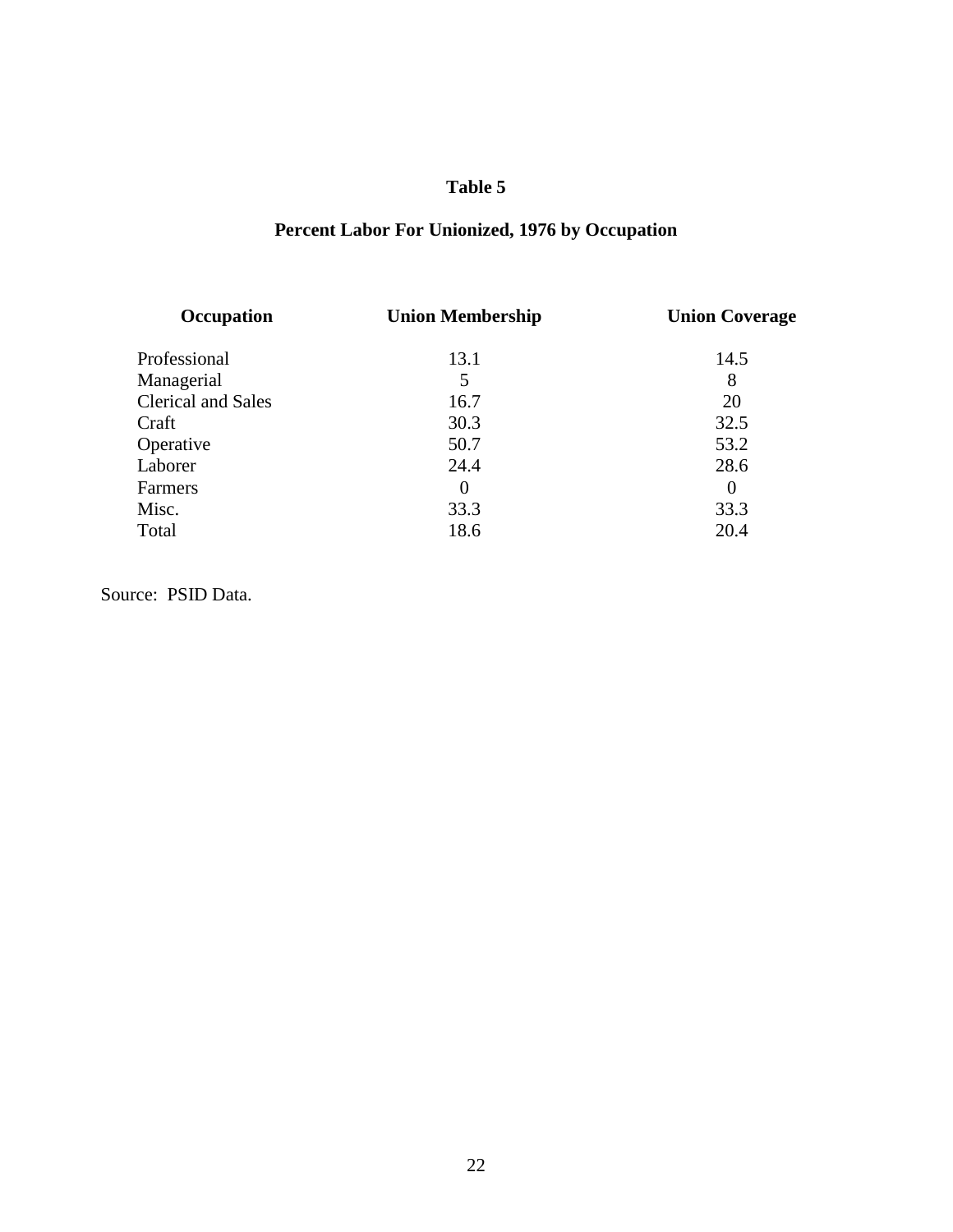# **Proportion Inter-Occupational Unionization Differences Explained by Trade**

|              | <b>Manager</b> | <b>Sales</b> | <b>Service</b> | <b>Clerical</b> | <b>Craft</b> | Laborer | <b>Operative</b> |
|--------------|----------------|--------------|----------------|-----------------|--------------|---------|------------------|
| Professional | 10%            | 0%           | 100%           | 100%            | 46%          | 81%     | 43%              |
| Manager      |                | 0%           | 100%           | 100%            | 52%          | 92%     | 48%              |
| <b>Sales</b> |                |              | 21%            | 35%             | 22%          | 33%     | 22%              |
| Service      |                |              |                | 0%              | 22%          | 63%     | 23%              |
| Clerical     |                |              |                |                 | 10%          | 30%     | 13%              |
| Craft        |                |              |                |                 |              | 0%      | 25%              |
| Laborer      |                |              |                |                 |              |         | 1%               |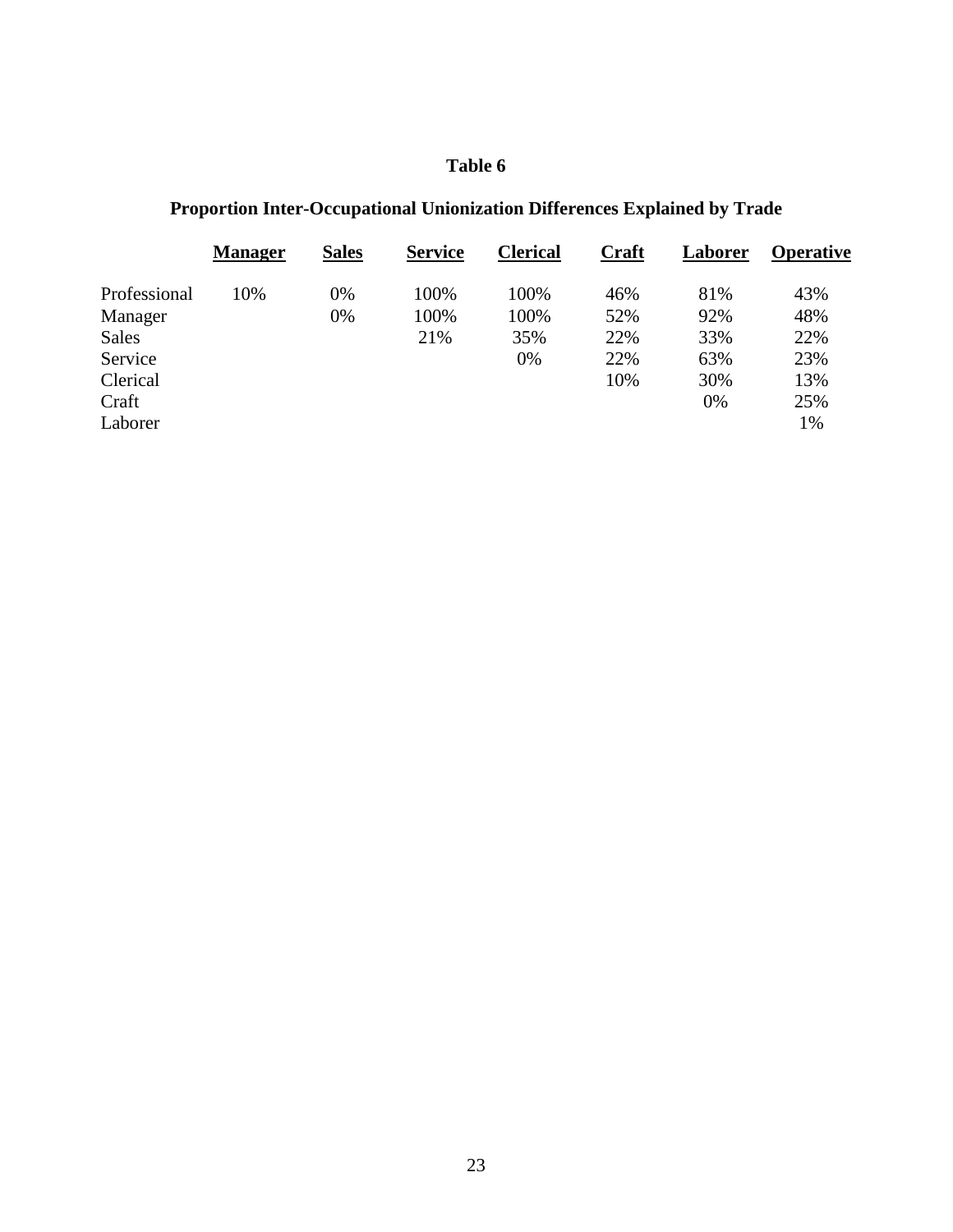| Appendix A: Galenson International Union Data |                |                  |                                                                |                                                                                          |         |             |                                                                                                                                       |                                |                                                    |                        |                                           |
|-----------------------------------------------|----------------|------------------|----------------------------------------------------------------|------------------------------------------------------------------------------------------|---------|-------------|---------------------------------------------------------------------------------------------------------------------------------------|--------------------------------|----------------------------------------------------|------------------------|-------------------------------------------|
|                                               | Industrial     | Union<br>Density | <b>Union</b><br>Growth                                         | <b>GDP Annual</b>                                                                        |         |             | Average annual                                                                                                                        | Average annual<br>unemployment | Proportion<br>nonagricultural                      | Government<br>Attitude | <b>Social Security</b><br><b>Benefits</b> |
| Country                                       | <b>Status</b>  | 1980             | Rate 1980-88                                                   |                                                                                          |         |             | Growth 80-89 % change % growth price inflation                                                                                        | rate                           | employment female towards unions as % of GDP, 1986 |                        |                                           |
| Australia                                     | $\overline{1}$ | 49               | $-14.3$                                                        | 3.5                                                                                      | $-21.2$ | 0.2         | 7.8                                                                                                                                   | 7.5                            | 12.9                                               | 5                      | 9.1                                       |
| Canada                                        | $\overline{1}$ | 35.1             | $-1.4$                                                         | 3.3                                                                                      | $-14.4$ | 0.4         | 4.6                                                                                                                                   | 7.3                            | 10.6                                               | 3                      | 15.6                                      |
| Denmark                                       | $\overline{1}$ | 76.5             | $-4.3$                                                         | 2.2                                                                                      | $-11.3$ | 0.5         | 6                                                                                                                                     | 8.9                            | 0.1                                                | 3                      | 25.5                                      |
| France                                        | $\overline{1}$ | 19               | $-36.8$                                                        | 2.1                                                                                      | $-19.3$ | 1.2         | 6.5                                                                                                                                   | 9                              | 8.2                                                | 4                      | 27.2                                      |
| Germany                                       | $\overline{1}$ | 37               | $-8.6$                                                         | 1.9                                                                                      | $-7$    | 1.7         | 2.7                                                                                                                                   | 5.9                            | 4.8                                                | 3                      | 22.7                                      |
| Italy                                         | $\overline{1}$ | 49.3             | $-19.7$                                                        | 2.4                                                                                      | $-15.9$ | 0.8         | 10.3                                                                                                                                  | 9.5                            | 8.7                                                | 3                      | 10                                        |
| Japan                                         | $\overline{1}$ | 31.1             | $-13.8$                                                        | $\overline{4}$                                                                           | $-4.5$  | 1.7         | 1.3                                                                                                                                   | 2.5                            | 9.3                                                | 3                      | 11.5                                      |
| New Zealand                                   | $\overline{1}$ | 55               | $-23.5$                                                        | 2.2                                                                                      | $-25$   | $-1$        | 11.4                                                                                                                                  | 5.1                            | 10.8                                               | 4                      | 17.4                                      |
| Norway                                        | $\overline{1}$ | 56.9             | 0.4                                                            | 3.6                                                                                      | $-25$   | 1.7         | 5.6                                                                                                                                   | 2.7                            | 9.5                                                | 5                      | 29.5                                      |
| Spain                                         | $\overline{1}$ | 22               | $-27.3$                                                        | 3.1                                                                                      | $-17.6$ | 0.8         | 9.4                                                                                                                                   | 17.5                           | 19.9                                               | 4                      | 17.2                                      |
| Sweden                                        | $\overline{1}$ | 80               | 6.6                                                            | 1.7                                                                                      | $-9.9$  | 0.6         | 7.4                                                                                                                                   | 2.5                            | 3.4                                                | 5                      | 30.1                                      |
| <b>UK</b>                                     | $\mathbf{1}$   | 50.7             | $-18.1$                                                        | 2.6                                                                                      | $-7.3$  | 2.8         | 6.1                                                                                                                                   | 10                             | 10.9                                               | 2                      | 19.4                                      |
| <b>USA</b>                                    | $\overline{1}$ | 23               | $-28.7$                                                        | 3.3                                                                                      | $-20$   | 1.8         | 4                                                                                                                                     | 7.2                            | 24.1                                               | $\overline{2}$         | 12                                        |
| Argentina                                     | $\Omega$       | 33               | $-8.7$                                                         | $-0.3$                                                                                   | $-999$  | 1.4         | 334.8                                                                                                                                 | $-999$                         | $-999$                                             | 3                      | $-999$                                    |
| <b>Brazil</b>                                 | $\Omega$       | 13.6             | $-7.2$                                                         | 3                                                                                        | $-5.4$  | $\mathbf 0$ | 227.8                                                                                                                                 | $-999$                         | 14.5                                               | 3                      | $-999$                                    |
| Chile                                         | $\Omega$       | 37               | $-36.4$                                                        | 2.7                                                                                      | 5       | $-1.7$      | 20.5                                                                                                                                  | $-999$                         | 7.1                                                | $\overline{2}$         | $-999$                                    |
| Egypt                                         | $\Omega$       | 27               | $-5.9$                                                         | 5.4                                                                                      | $-999$  | 0.5         | 11                                                                                                                                    | $-999$                         | $-999$                                             | 3                      | $-999$                                    |
| India                                         | $\Omega$       | 30               | $-35$                                                          | 5.3                                                                                      | $-4.9$  | 3.4         | 7.7                                                                                                                                   | $-999$                         | 17.7                                               | 4                      | $-999$                                    |
| Kenya                                         | $\Omega$       | 7.2              | $-36.1$                                                        | 4.1                                                                                      | $-7.1$  | $-0.1$      | $\overline{9}$                                                                                                                        | $-999$                         | 14.3                                               | 2                      | $-999$                                    |
| Korea                                         | $\Omega$       | 12.8             | 52.2                                                           | 9.7                                                                                      | 12.2    | 5.9         | 5                                                                                                                                     | 3.8                            | 12.5                                               | 3                      | $-999$                                    |
| Malaysia                                      | $\mathbf 0$    | 10.6             | $-4.7$                                                         | 4.9                                                                                      | $-3.7$  | 4.4         | 1.5                                                                                                                                   | 7.4                            | 24.1                                               | 3                      | $-999$                                    |
| Mexico                                        | $\Omega$       | 23.4             | 21.9                                                           | 0.7                                                                                      | 57.4    | $-5.2$      | 72.7                                                                                                                                  | $-999$                         | 4.6                                                | 4                      | $-999$                                    |
| Philippines                                   | $\mathbf 0$    | 11.4             | 4                                                              | 0.7                                                                                      | $-2.8$  | 4           | 14.8                                                                                                                                  | 6.6                            | $-0.4$                                             | 3                      | $-999$                                    |
| Taiwan                                        | $\Omega$       | 20.9             | 40.8                                                           | 7.2                                                                                      | $-999$  | 6.9         | 2.7                                                                                                                                   | 2.1                            | 17.5                                               | 2                      | $-999$                                    |
| Thailand                                      | $\Omega$       | 3.2              | $-12.5$                                                        | $\overline{7}$                                                                           | 15.2    | 6.3         | 3.2                                                                                                                                   | 2.8                            | 9.8                                                | $\overline{2}$         | $-999$                                    |
|                                               |                |                  |                                                                |                                                                                          |         |             |                                                                                                                                       |                                |                                                    |                        |                                           |
| Key                                           |                |                  |                                                                |                                                                                          |         |             |                                                                                                                                       |                                |                                                    |                        |                                           |
|                                               |                |                  |                                                                | Industrial Status: 1 represents industrial country and 0 represents develping country    |         |             |                                                                                                                                       |                                |                                                    |                        |                                           |
|                                               |                |                  |                                                                | Union Density is union membership as a proportion of employed wage and salaried workers. |         |             |                                                                                                                                       |                                |                                                    |                        |                                           |
|                                               |                |                  | Union growth is the 1980-1988 percent change in union density. |                                                                                          |         |             |                                                                                                                                       |                                |                                                    |                        |                                           |
|                                               |                |                  |                                                                |                                                                                          |         |             | GDP Annual growth 80-89 is the average annual growth. Galenson's Source is: World Bank, World Development Report, World Tables, 1991. |                                |                                                    |                        |                                           |
|                                               |                |                  |                                                                |                                                                                          |         |             | Government Attitude towards unions: 1- unions banned or under government control; 2- employers favored by govt;                       |                                |                                                    |                        |                                           |